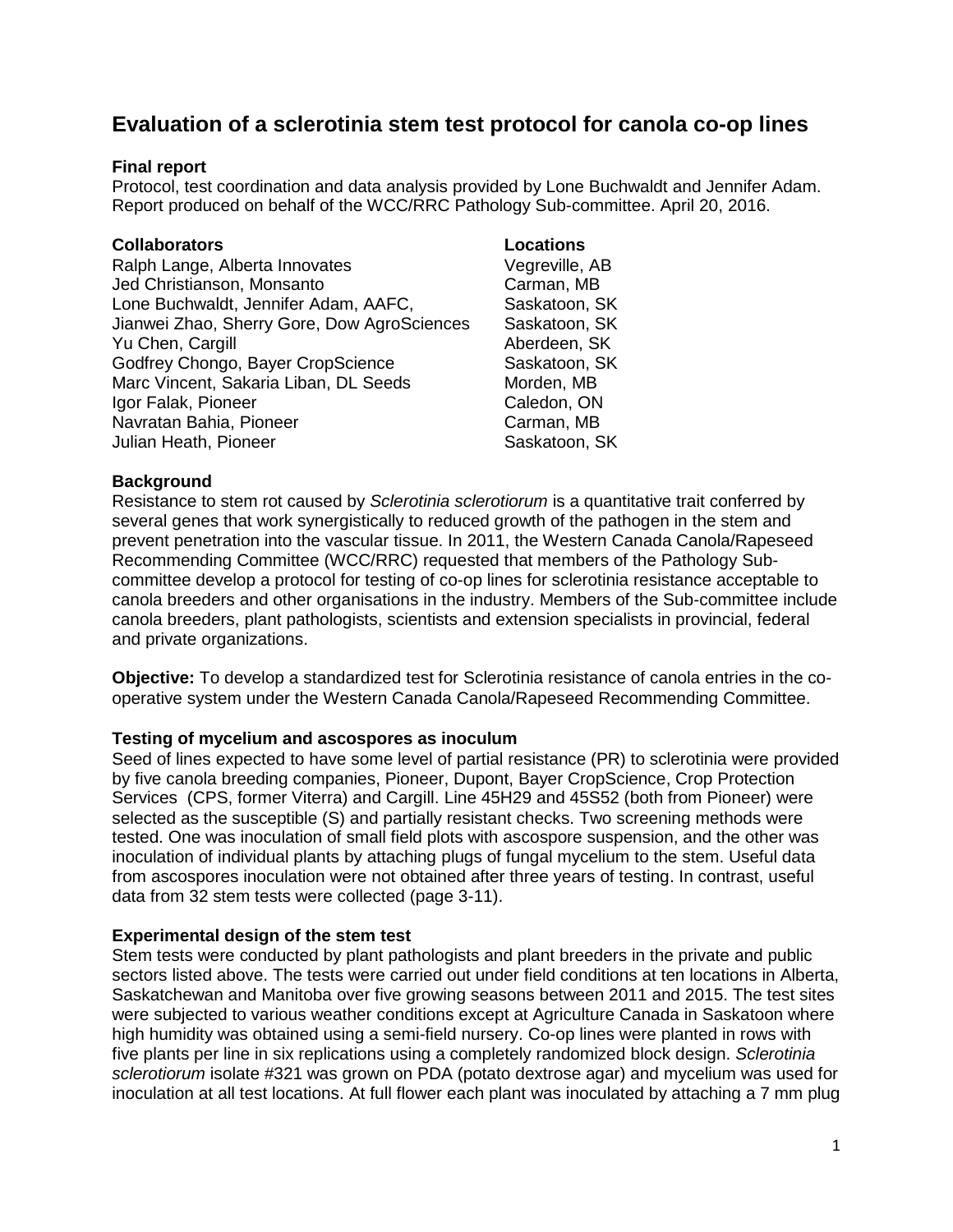of fungal mycelium to the main stem with Parafilm. Initially, disease rating consisted of measurements of stem lesion length 7, 14 and 21 days after inoculation (dai), but was later reduced to the 21 dai measurement for simplicity, and because there was a high correlation between the three time points. The depth of penetration into the stem was rated and used to calculate percent soft + collapse lesions (% s+c) for each line. The sclerotinia stem test protocol is available on page 15-18.

### **Results**

There were a total of 33 test locations; however, one test (no 25) was not carried out because of hot, dry weather resulting in poor plant growth. The Pathology Sub-committee agreed to eliminate data from test locations with low infection e.g. when the average lesion length 21 days after inoculation was less than 20 mm on the susceptible control, 45H29 (tests no 5, 15 and 24).

Data from each location was analyzed statistically (GLM model, SAS program) and canola lines were separated by Fisher's test of least significant difference (LSD). The disease ratings on the different canola lines ranged from 0 to 260 mm stem lesion length and from 0 to 100% soft + collapsed stem lesions. Results from statistical analysis of data from locations combined by year are shown on page 3. Results from statistical analysis of data from individual locations are shown on page 4-11.

## **Conclusion**

The stem test was able to differentiate between the susceptible check, 45H29, and most test lines expected to have some level of sclerotinia resistance. The PR check line, 45S52, was consistently better than the susceptible check in all five years based on stem lesion length measurements (page 3). Lines 45S54, 45S56, D3154S and VR9561G were better than the susceptible check in both years they were tested. Line 07H874 was better than the susceptible check based on three locations in one year, while 0CN0214 was better in two of three test years. Statistical analysis of percent soft + collapsed lesions was performed on data combined by year, which showed that none of the test lines were consistently better than the susceptible check in this aspect.

## **Criteria for labelling a canola co-op line partially resistant (PR)**

Different criteria for labelling of canola lines partially resistant (PR) to sclerotinia stem rot was discusses by the Pathology Sub-committee. In December 2015, a group of 17 members with voting rights was created. The following motion was passed:

### **Motion: The stem inoculation testing protocol is recommended to WCC/RRC to be used to identify lines with significantly better sclerotinia stem resistance compared to the susceptible check 45H29.**

Subsequently, the WCC/RRC Board accept the sclerotinia stem test protocol and it was added to other disease protocols in December 2015.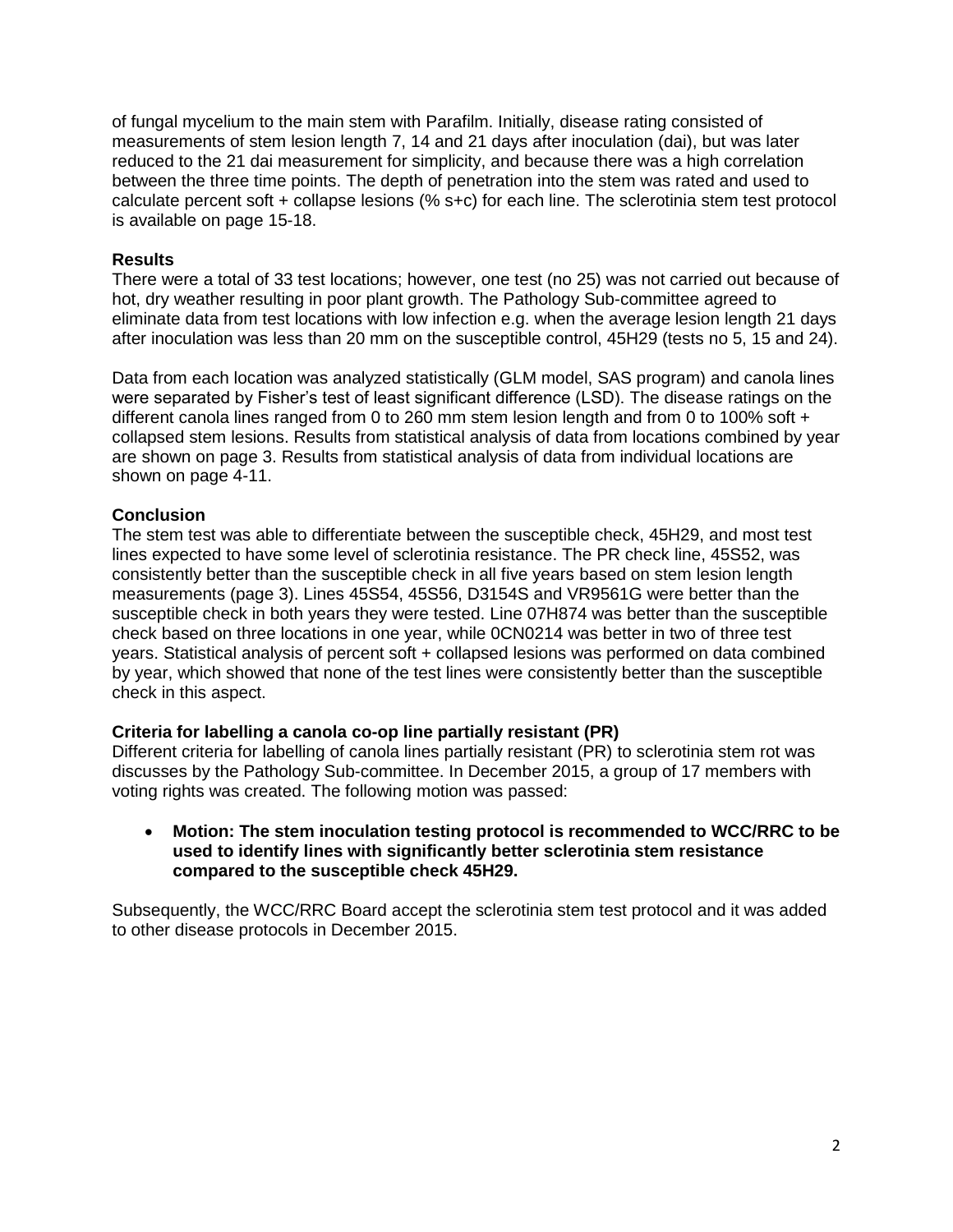# **Results from sclerotinia stem tests combined by year**

S = susceptible

PR = expected partially resistant

Line with stem lesion length significantly better than the susceptible check 45H29

Line with percent soft and collapsed (% s + c) lesions significantly better than the susceptible check 45H29

### **2011 results from 3 locations combined.**

| Line          | Company - expected<br>reaction | Lesion length 21 dai, mm |    | % of 45H29 |    | % soft + collapsed |
|---------------|--------------------------------|--------------------------|----|------------|----|--------------------|
| 45H29         | Pioneer – S check              | 110                      | AB | 100        | 72 | AB                 |
| <b>VT 500</b> | Viterra - S                    | 109                      | AB | 99         | 65 | <b>ABC</b>         |
| 5440          | Bayer - S                      | 101                      | в  | 92         | 60 | <b>ABC</b>         |
| $73 - 75$     | Monsanto - S                   | 117                      | A  | 106        | 70 | AB                 |
| 73-45         | Monsanto - PR                  | 96                       | B  | 88         | 75 | A                  |
| 07H874        | Cargill - PR                   | 79                       | C  | 72         | 52 | <b>BCD</b>         |
| Line          | AAFC - PR                      | 71                       | C  | 64         | 46 | CD                 |
| 0CN0214       | Bayer - PR                     | 47                       | D  | 43         | 35 | D                  |
| 9557S         | Viterra - PR                   | 72                       | C  | 66         | 57 | <b>ABC</b>         |
| 45S52         | Pioneer - PR check             | 70                       | С  | 63         | 52 | <b>BCD</b>         |
| $LSD =$       |                                | 15                       |    |            |    | 21                 |

### **2012 results from 3 locations combined.**

| Line          | Company - expected<br>reaction | Lesion length 21 dai, mm |            | % of 45H29 | % soft + collapsed |    |
|---------------|--------------------------------|--------------------------|------------|------------|--------------------|----|
| 45H29         | Pioneer – S check              | 128                      | AB         | 100        | 69                 | AB |
| <b>VT 500</b> | Viterra - S                    | 128                      | A          | 101        | 79                 | A  |
| 5440          | Bayer - S                      | 122                      | ABC        | 95         | 72                 | AB |
| <b>Topas</b>  | AAFC - S                       | 110                      | CD         | 86         | 67                 | AB |
| Line          | AAFC - PR                      | 113                      | <b>BCD</b> | 89         | 70                 | AB |
| 0CN0214       | Bayer - PR                     | 86                       | Е          | 67         | 45                 | С  |
| 9557S         | Viterra - PR                   | 100                      | <b>DE</b>  | 78         | 60                 | в  |
| 45S52         | Pioneer - PR check             | 104                      | D          | 81         | 60                 | B  |
| $LSD =$       |                                | 15                       |            |            | 13                 |    |

### **2013 results from 7 locations combined.**

| Line          | Company - expected<br>reaction |    | Lesion length 21 dai, mm | % of 45H29 | % soft + collapsed |           |  |
|---------------|--------------------------------|----|--------------------------|------------|--------------------|-----------|--|
| 45H29         | Pioneer – S check              | 54 | в                        | 100        | 52                 | А         |  |
| <b>VT 500</b> | Viterra - S                    | 65 | A                        | 120        | 59                 | A         |  |
| 5440          | Bayer - S                      | 63 | А                        | 117        | 60                 | A         |  |
| 0CN0214       | Bayer - PR                     | 55 | в                        | 102        | 42                 | <b>BC</b> |  |
| 9557S         | Viterra - PR                   | 45 | C                        | 83         | 41                 | <b>BC</b> |  |
| 45S52         | Pioneer - PR check             | 36 |                          | 67         | 28                 |           |  |
| $LSD =$       |                                |    |                          |            |                    |           |  |

### **2014 results from 7 locations combined.**

| Line         | Company - expected<br><b>reaction</b> |    | Lesion length 21 dai, mm | % of 45H29 | % soft + collapsed |    |  |
|--------------|---------------------------------------|----|--------------------------|------------|--------------------|----|--|
| 45H29        | Pioneer – S check                     | 69 | В                        | 100        | 32                 | AB |  |
| Invigor 5770 | Bayer - S (late)                      | 81 | А                        | 117        | 36                 | Α  |  |
| <b>L160S</b> | Bayer - PR (late)                     | 58 | C                        | 84         | 29                 | AB |  |
| D3154S       | DuPont - PR                           | 58 | C                        | 84         | 28                 | AB |  |
| VR9561G      | CPS - PR                              | 55 | <b>CD</b>                | 80         | 27                 | B  |  |
| 45S56        | Pioneer - PR                          | 57 | <b>CD</b>                | 83         | 27                 | B  |  |
| 45S54        | Pioneer - PR                          | 50 | D                        | 72         | 26                 | B  |  |
| 45S52        | Pioneer - PR check                    | 53 | <b>CD</b>                | 77         | 26                 | в  |  |
| $LSD =$      |                                       |    |                          |            | 8                  |    |  |

### **2015 results from 8 locations combined.**

| Line               | Company - expected<br>reaction | Lesion length 21 dai, mm |    | % of 45H29 | % soft + collapsed |    |
|--------------------|--------------------------------|--------------------------|----|------------|--------------------|----|
| 45H29              | Pioneer – S check              | 67                       | BС | 100        | 35                 | BС |
| Invigor 5770       | Bayer - S (late)               | 94                       | A  | 141        | 50                 | А  |
| L <sub>160</sub> S | Bayer - PR (late)              | 73                       | в  | 109        | 42                 | AB |
| D3154S             | DuPont - PR                    | 59                       | D  | 89         | 31                 | BС |
| <b>VR9561G</b>     | CPS - PR                       | 60                       | CD | 90         | 33                 | BС |
| 12H9054            | Cargill - PR                   | 59                       | D  | 88         | 30                 | CD |
| 45S56              | Pioneer - PR                   | 51                       | E  | 76         | 22                 | D  |
| 45S54              | Pioneer - PR                   | 54                       | DE | 81         | 29                 | CD |
| 45S52              | Pioneer - PR check             | 50                       | E  | 74         | 27                 | D  |
| $LSD =$            |                                |                          |    |            | 10                 |    |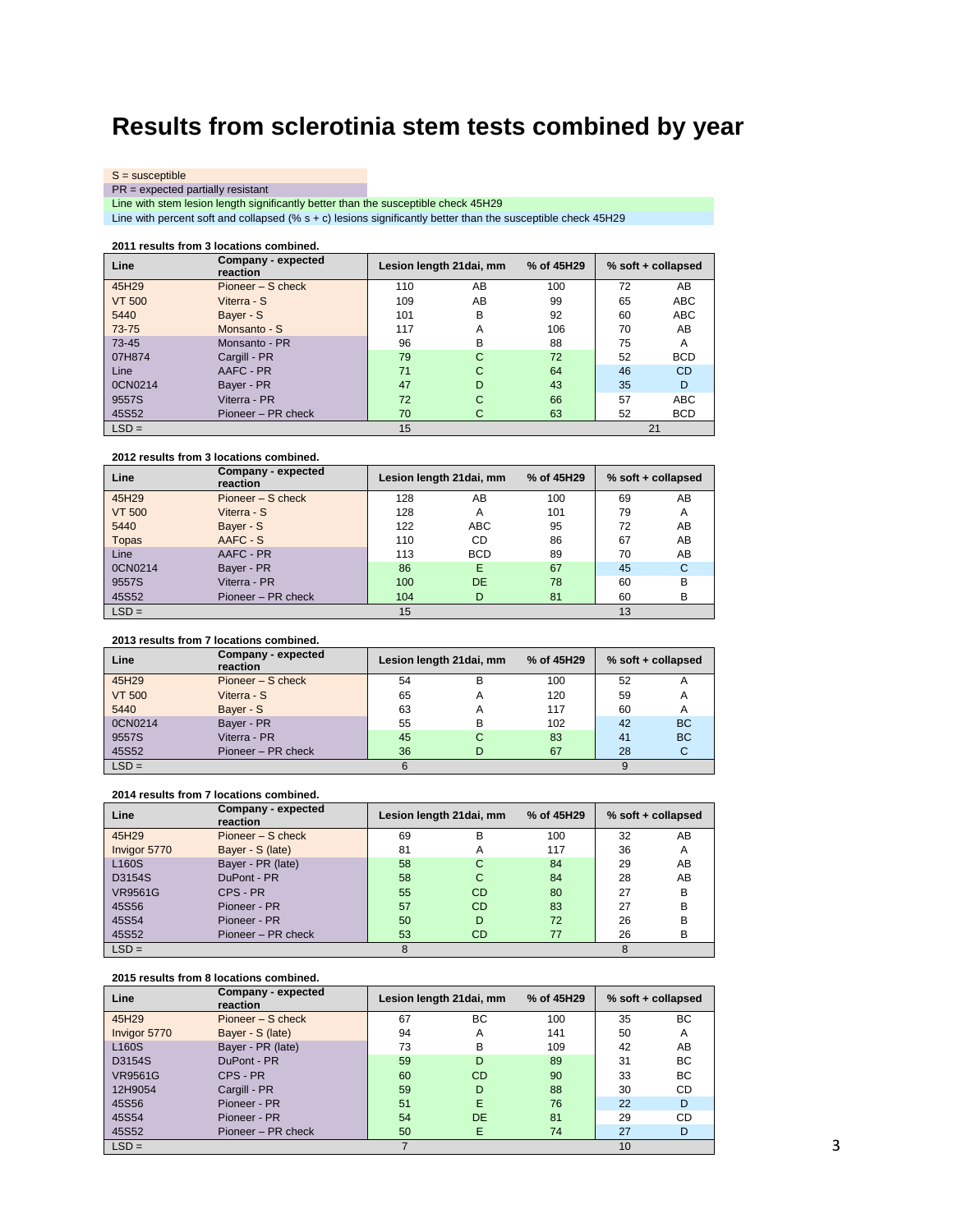# **Results from sclerotinia stem tests at individual locations**

|               | Test 1. 2011 Alberta Innovates, Vegreville, AB<br><b>Extra data</b> |    |                                                                  |     |    |              |    |                |     |
|---------------|---------------------------------------------------------------------|----|------------------------------------------------------------------|-----|----|--------------|----|----------------|-----|
| Line          | Company - expected<br>reaction                                      |    | $%$ of<br><b>Lesion length</b><br>$%$ s+c<br>45H29<br>21 dai, mm |     |    | <b>AUDPC</b> |    | $%$ of<br>45H2 |     |
| 45H29         | Pioneer – S check                                                   | 84 | Α                                                                | 100 | 44 |              | 40 |                | 100 |
| <b>VT 500</b> | Viterra - S                                                         | 76 | <b>ABC</b>                                                       | 90  | 38 |              | 36 | AB             | 89  |
| 5440          | Bayer - S                                                           | 80 | AB                                                               | 95  | 38 |              | 39 | A              | 97  |
| 73-75         | Monsanto - S                                                        | 81 | AB                                                               | 96  | 40 |              | 37 | AB             | 92  |
| 73-45         | Monsanto - PR                                                       | 62 | ABCD                                                             | 73  | 50 |              | 33 | AB             | 82  |
| 07H874        | Cargill                                                             | 57 | <b>BCD</b>                                                       | 68  | 27 |              | 30 | <b>ABC</b>     | 74  |
| Line          | AAFC - PR                                                           | 69 | <b>ABCD</b>                                                      | 82  | 38 |              | 32 | <b>ABC</b>     | 79  |
| 0CN0214       | Bayer - PR                                                          | 47 | DE                                                               | 55  | 21 |              | 26 | ВC             | 64  |
| 9557S         | Viterra - PR                                                        | 52 | <b>CDE</b>                                                       | 62  | 31 |              | 27 | <b>BC</b>      | 66  |
| 45S52         | Pioneer – PR check                                                  | 29 | E.                                                               | 34  | 21 |              | 20 | С              | 50  |
| $LSD =$       |                                                                     | 27 |                                                                  |     | na |              | 13 |                |     |

| $%$ of<br>45H29 | $%$ s+c |  |    | <b>AUDPC</b> | $%$ of<br>45H29 |  |  |  |  |  |
|-----------------|---------|--|----|--------------|-----------------|--|--|--|--|--|
| 100             | 44      |  | 40 | А            | 100             |  |  |  |  |  |
| 90              | 38      |  | 36 | AB           | 89              |  |  |  |  |  |
| 95              | 38      |  | 39 | А            | 97              |  |  |  |  |  |
| 96              | 40      |  | 37 | AB           | 92              |  |  |  |  |  |
| 73              | 50      |  | 33 | AB           | 82              |  |  |  |  |  |
| 68              | 27      |  | 30 | ABC          | 74              |  |  |  |  |  |
| 82              | 38      |  | 32 | ABC          | 79              |  |  |  |  |  |
| 55              | 21      |  | 26 | ВC           | 64              |  |  |  |  |  |
| 62              | 31      |  | 27 | ВC           | 66              |  |  |  |  |  |
| 34              | 21      |  | 20 | С            | 50              |  |  |  |  |  |
|                 | n       |  | 10 |              |                 |  |  |  |  |  |

### **Test 2. 2011 Monsanto, Carman, MB Extra data**

| Line          | Company - expected<br>reaction |                 | Lesion length<br>21 dai, mm | $%$ of<br>45H29 | $%$ s+c | <b>AUDPC</b> |            | $%$ of<br>45H2 |
|---------------|--------------------------------|-----------------|-----------------------------|-----------------|---------|--------------|------------|----------------|
| 45H29         | Pioneer – S check              | 43              | B                           | 100             |         | 21           | B          | 100            |
| <b>VT 500</b> | Viterra - S                    | 37              | BС                          | 86              |         | 19           | <b>BC</b>  | 89             |
| 5440          | Bayer - S                      | 31              | <b>CD</b>                   | 72              |         | 15           | <b>CDE</b> | 72             |
| 73-75         | Monsanto - S                   | 54              | Α                           | 125             | na      | 27           | A          | 129            |
| 73-45         | Monsanto - PR                  | 35              | BС                          | 81              |         | 18           | <b>BCD</b> | 86             |
| 07H874        | Cargill - PR                   | 30              | <b>CD</b>                   | 69              |         | 16           | <b>CDE</b> | 76             |
| Line          | AAFC - PR                      | 23              | <b>DE</b>                   | 53              |         | 14           | DE         | 67             |
| 0CN0214       | Bayer - PR                     | 15 <sup>1</sup> | Е                           | 34              |         | 9            | F          | 44             |
| 9557S         | Viterra - PR                   | 22              | DE.                         | 52              |         | 12           | EF         | 59             |
| 45S52         | Pioneer - PR check             | 39              | BС                          | 90              |         | 15           | <b>CDE</b> | 72             |
| $LSD =$       |                                | 10              |                             |                 |         | 4            |            |                |

| $%$ of<br>45H29 | $%$ s+c |             | <b>AUDPC</b> | $%$ of<br>45H29 |
|-----------------|---------|-------------|--------------|-----------------|
| 100             |         | 21          | в            | 100             |
| 86              |         | 19          | ВC           | 89              |
| 72              |         | 15          | <b>CDE</b>   | 72              |
| 125             | na      | 27          | A            | 129             |
| 81              |         | 18          | <b>BCD</b>   | 86              |
| 69              |         | 16          | <b>CDE</b>   | 76              |
| 53              |         | 14          | DE           | 67              |
| 34              |         | 9           | F            | 44              |
| 52              |         | 12          | ЕF           | 59              |
| 90              |         | 15          | <b>CDE</b>   | 72              |
|                 |         | $\mathbf 4$ |              |                 |

### **Test 3. 2011 AAFC, Saskatoon, SK Extra data**

| Line          | Company - expected<br>reaction |     | <b>Lesion length</b><br>21 dai, mm | $%$ of<br>45H29 | $%$ s+c | <b>AUDPC</b> |           | $%$ of<br>45H2 |
|---------------|--------------------------------|-----|------------------------------------|-----------------|---------|--------------|-----------|----------------|
| 45H29         | Pioneer – S check              | 176 | AB                                 | 100             | 100     | 98           |           | 100            |
| <b>VT 500</b> | Viterra - S                    | 179 | AB                                 | 102             | 92      | 103          |           | 105            |
| 5440          | Bayer - S                      | 163 | BС                                 | 92              | 82      | 99           | A         | 101            |
| 73-75         | Monsanto -S                    | 186 | Α                                  | 106             | 100     | 107          | A         | 109            |
| 73-45         | Monsanto - PR                  | 167 | AB                                 | 95              | 100     | 95           | AB        | 97             |
| 07H874        | Cargill - PR                   | 135 | C                                  | 77              | 78      | 84           | <b>BC</b> | 86             |
| Line          | AAFC - PR                      | 100 | D                                  | 57              | 54      | 46           | D         | 47             |
| 0CN0214       | Bayer - PR                     | 72  | E                                  | 41              | 50      | 40           | D         | 41             |
| 9557S         | Viterra - PR                   | 124 | C                                  | 70              | 83      | 71           | C         | 72             |
| 45S52         | Pioneer – PR check             | 136 | С                                  | 77              | 83      | 71           | C         | 73             |
| $LSD =$       |                                | 21  |                                    |                 | na      | 13           |           |                |

# **45H29 % s+c AUDPC % of 45H29**

| Уŏ  | A         | TUU |
|-----|-----------|-----|
| 103 | A         | 105 |
| 99  | А         | 101 |
| 107 | A         | 109 |
| 95  | AB        | 97  |
| 84  | <b>BC</b> | 86  |
| 46  | D         | 47  |
| 40  | D         | 41  |
| 71  | C         | 72  |
| 71  | Ć         | 73  |
| 13  |           |     |

### **Test 4. 2012 Alberta Innovates, Vegreville, AB**

| Line          | <b>Company - expected</b><br>reaction | <b>Lesion length</b><br>21 dai, mm |    | $%$ of<br>45H29 | $%$ s+c |
|---------------|---------------------------------------|------------------------------------|----|-----------------|---------|
| 45H29         | Pioneer – S check                     | 84                                 | AB | 100             | 56      |
| <b>VT 500</b> | Viterra - S                           | 86                                 | AB | 102             | 64      |
| 5440          | Bayer - S                             | 86                                 | AB | 102             | 66      |
| <b>Topas</b>  | AAFC - S                              | 108                                | Α  | 128             | 82      |
| Line          | AAFC - PR                             | 98                                 | А  | 116             | 73      |
| 0CN0214       | Bayer - PR                            | 40                                 | C  | 47              | 33      |
| 9557S         | Viterra - PR                          | 70                                 | в  | 82              | 48      |
| 45S52         | Pioneer - PR check                    | 95                                 | А  | 113             | 63      |
| $LSD =$       |                                       | 24                                 |    |                 | na      |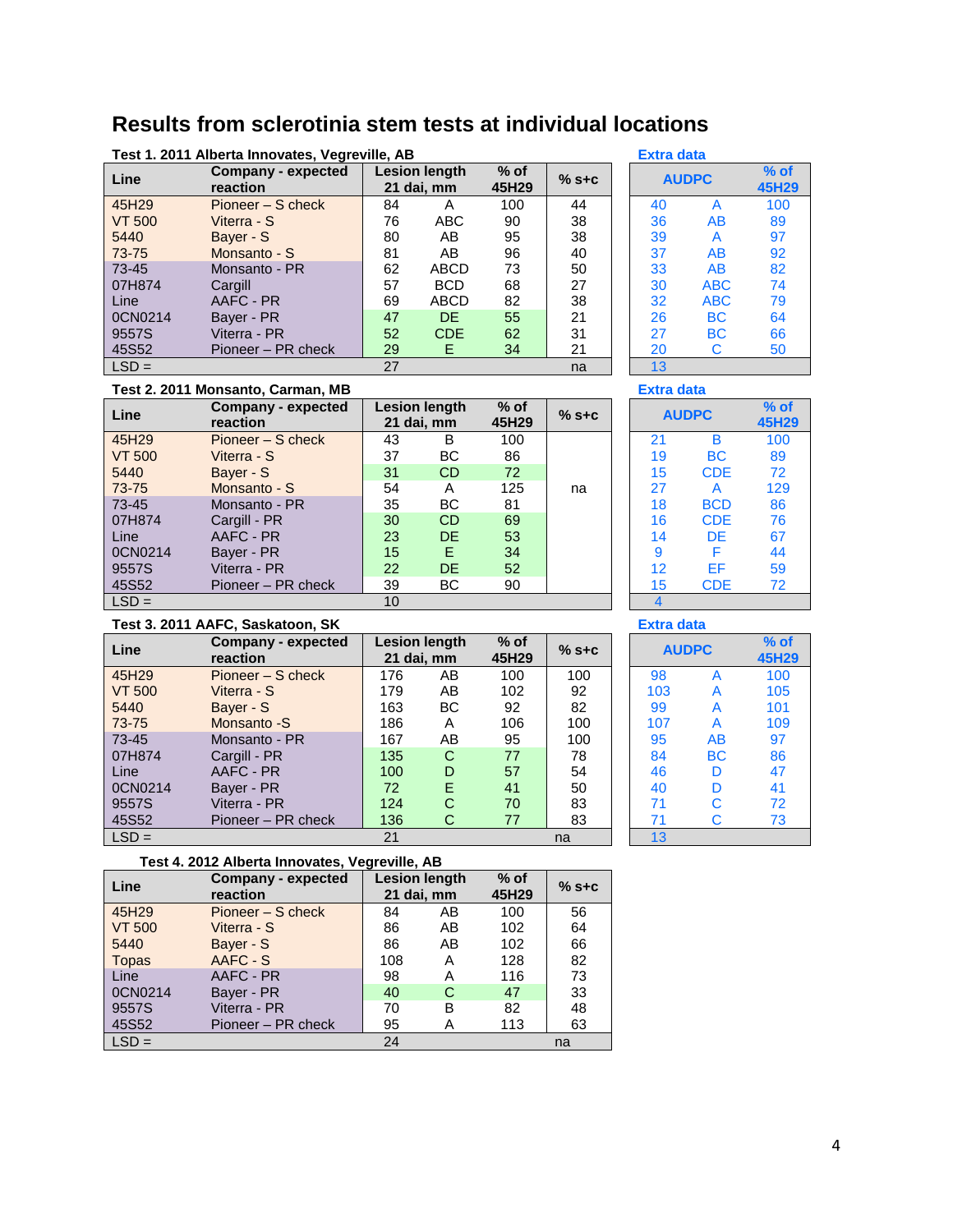| Line          | Company - expected<br>reaction | <b>Lesion length</b><br>12 dai, mm | $%$ of<br>45H29 | $%$ s+c |
|---------------|--------------------------------|------------------------------------|-----------------|---------|
| 45H29         | Pioneer – S check              | 12                                 |                 |         |
| <b>VT 500</b> | Viterra - S                    | 12                                 |                 |         |
| 5440          | Bayer - S                      | 12                                 |                 |         |
| <b>Topas</b>  | AAFC - S                       | 13                                 |                 |         |
| Line          | AAFC - PR                      | 13                                 |                 |         |
| 0CN0214       | Bayer - PR                     | 11                                 |                 |         |
| 9557S         | Viterra - PR                   | 11                                 |                 |         |
| 45S52         | Pioneer - PR check             | 10                                 |                 |         |
| $LSD =$       |                                |                                    |                 |         |

### **Test 5. 2012 Monsanto, Carman, MB**

Test 5 eliminated since lesion length on 45H29 was less than 20 mm

### **Test 6. 2012 AAFC, Saskatoon, SK Extra data**

| Line          | Company - expected<br>reaction | 21 dai, mm | <b>Lesion length</b> | $%$ of<br>45H29 | $%$ s+c |     | <b>AUDPC</b> |     |
|---------------|--------------------------------|------------|----------------------|-----------------|---------|-----|--------------|-----|
| 45H29         | Pioneer – S check              | 257        | A                    | 100             | 97      | 111 | <b>ABC</b>   | 100 |
| <b>VT 500</b> | Viterra - S                    | 230        | AB                   | 89              | 100     | 114 | <b>ABC</b>   | 103 |
| 5440          | Bayer - S                      | 233        | AB                   | 91              | 100     | 119 | AB           | 107 |
| <b>Topas</b>  | AAFC - S                       | 240        | AB                   | 93              | 94      | 127 | A            | 115 |
| Line          | AAFC - PR                      | 208        | <b>BC</b>            | 81              | 97      | 101 | <b>CD</b>    | 102 |
| 0CN0214       | Bayer - PR                     | 214        | <b>BC</b>            | 83              | 92      | 109 | <b>BC</b>    | 98  |
| 9557S         | Viterra - PR                   | 211        | <b>BC</b>            | 82              | 100     | 105 | <b>BC</b>    | 95  |
| 45S52         | Pioneer - PR check             | 185        | C                    | 72              | 92      | 86  | D            | 78  |
| $LSD =$       |                                | 35         |                      |                 | na      | 17  |              |     |

| $%$ of<br>45H29 | $%$ s+c |     | <b>AUDPC</b> | $%$ of<br>45H29 |
|-----------------|---------|-----|--------------|-----------------|
| 100             | 97      | 111 | <b>ABC</b>   | 100             |
| 89              | 100     | 114 | <b>ABC</b>   | 103             |
| 91              | 100     | 119 | AB           | 107             |
| 93              | 94      | 127 | A            | 115             |
| 81              | 97      | 101 | CD           | 102             |
| 83              | 92      | 109 | <b>BC</b>    | 98              |
| 82              | 100     | 105 | ВC           | 95              |
| 72              | 92      | 86  | D            | 78              |
|                 | na      | 17  |              |                 |

### **Test 7. 2012 Dow, Saskatoon, SK Extra data**

| Line          | Company - expected<br>reaction |    | <b>Lesion length</b><br>21 dai, mm | $%$ of<br>45H29 | $%$ s+c |    | <b>AUDPC</b> |     |
|---------------|--------------------------------|----|------------------------------------|-----------------|---------|----|--------------|-----|
| 45H29         | Pioneer – S check              | 63 | BC.                                | 100             | 50      | 32 | <b>BC</b>    | 100 |
| <b>VT 500</b> | Viterra - S                    | 86 | A                                  | 136             | 72      | 52 | A            | 164 |
| 5440          | Bayer - S                      | 67 | B                                  | 107             | 48      | 33 | B            | 105 |
| <b>Topas</b>  | AAFC - S                       | 36 | F                                  | 57              | 14      | 14 | Е            | 44  |
| Line          | AAFC - PR                      | 50 | D                                  | 79              | 36      | 27 | CD           | 85  |
| 0CN0214       | Bayer - PR                     | 23 | F                                  | 36              | 5       | 9  | Е            | 29  |
| 9557S         | Viterra - PR                   | 42 | <b>DE</b>                          | 67              | 26      | 24 | D            | 71  |
| 45S52         | Pioneer – PR check             | 53 | CD                                 | 84              | 18      | 32 | <b>BC</b>    | 62  |
| $LSD =$       |                                | 11 |                                    |                 | na      | 6  |              |     |

| $%$ of<br>45H29 | $%$ s+c |    | <b>AUDPC</b> | $%$ of<br>45H29 |
|-----------------|---------|----|--------------|-----------------|
| 100             | 50      | 32 | ВC           | 100             |
| 136             | 72      | 52 | Α            | 164             |
| 107             | 48      | 33 | В            | 105             |
| 57              | 14      | 14 | E            | 44              |
| 79              | 36      | 27 | CD           | 85              |
| 36              | 5       | 9  | E            | 29              |
| 67              | 26      | 24 | D            | 71              |
| 84              | 18      | 32 | ВC           | 62              |
|                 | na      | 6  |              |                 |

# **Test 8. 2013 Alberta Innovates, Vegreville, AB <b>Extra data Extra data**

| Line          | Company - expected<br>reaction |    | <b>Lesion length</b><br>21 dai, mm | $%$ of<br>45H29 | $%$ s+c |    | <b>Lesion length</b><br>14 dai. mm |     |
|---------------|--------------------------------|----|------------------------------------|-----------------|---------|----|------------------------------------|-----|
| 45H29         | Pioneer – S check              | 59 | CD                                 | 100             | 50      | 48 | <b>BC</b>                          | 100 |
| <b>VT 500</b> | Viterra - S                    | 87 |                                    | 147             | 69      | 62 | A                                  | 129 |
| 5440          | Bayer - S                      | 74 | ABC                                | 125             | 60      | 50 | в                                  | 104 |
| 0CN0214       | Bayer - PR                     | 63 | <b>BCD</b>                         | 80              | 52      | 45 | <b>BC</b>                          | 94  |
| 9557S         | Viterra - PR                   | 76 | AB                                 | 129             | 49      | 52 | в                                  | 108 |
| 45S52         | Pioneer - PR check             | 48 |                                    | 81              | 27      | 38 | C                                  | 79  |
| $LSD =$       |                                | 17 |                                    |                 | na      | 10 |                                    |     |

| Extra data |                      |        |
|------------|----------------------|--------|
|            | <b>Lesion length</b> | $%$ of |
|            | 14 dai, mm           | 45H29  |
| 48         | ВC                   | 100    |
| 62         | A                    | 129    |
| 50         | R                    | 104    |
| 45         | BC                   | 94     |
| 52         | в                    | 108    |
| 38         | C                    | 79     |
| 10         |                      |        |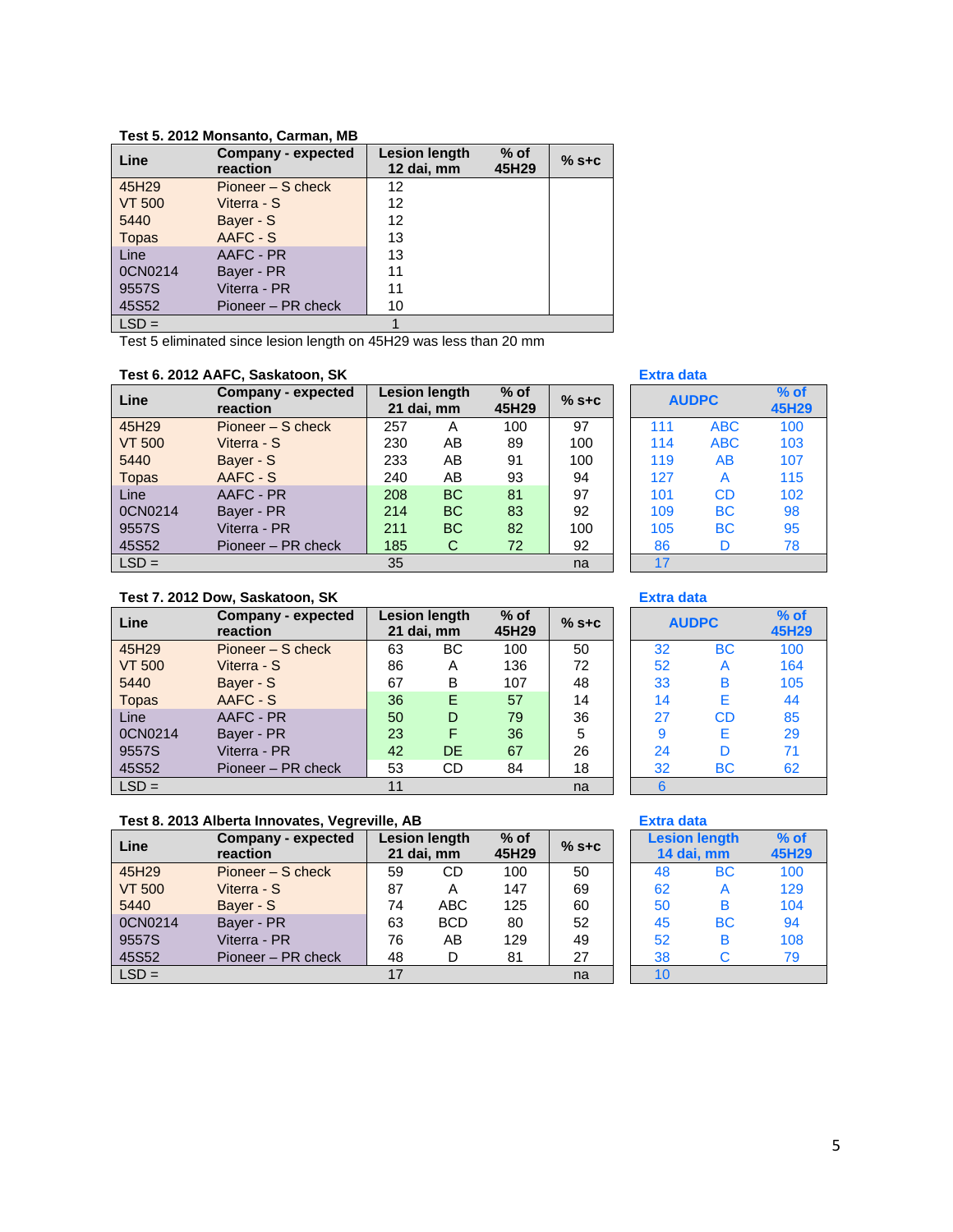|  |  | Test 9. 2013 Monsanto, Carman, MB |  |
|--|--|-----------------------------------|--|
|  |  |                                   |  |

| Line          | Company -<br>expected reaction | Lesion<br>length 21<br>dai, mm |   | $%$ of<br>45H29 | $%$ s+c | <b>Lesion length</b><br>14 dai, mm |   | $%$ of<br><b>45H2</b> |
|---------------|--------------------------------|--------------------------------|---|-----------------|---------|------------------------------------|---|-----------------------|
| 45H29         | Pioneer – S check              | 74                             | в | 100             | 47      | 53                                 | в | 100                   |
| 5440          | Bayer - S                      | 109                            | Α | 147             | 76      | 66                                 | А | 125                   |
| <b>VT 500</b> | Viterra - S                    | 108                            | Α | 146             | 70      | 70                                 | А | 132                   |
| 0CN0214       | Bayer - PR                     | 61                             | в | 95              | 37      | 45                                 | в | 85                    |
| 9557S         | Viterra - PR                   | 64                             | B | 86              | 43      | 47                                 | в | 89                    |
| 45S52         | Pioneer - PR check             | 34                             | C | 46              | 13      | 31                                 | C | 69                    |
| $LSD =$       |                                | 22                             |   |                 | na      | 12                                 |   |                       |

# **Test 10. 2013 AAFC, Saskatoon, SK Extra data**

| Line          | Company -<br>expected reaction |    | Lesion<br>length 21<br>dai, mm | $%$ of<br>45H29 | $%$ s+c | <b>Lesion length</b><br>14 dai, mm |            | $%$ of<br>45H2 |
|---------------|--------------------------------|----|--------------------------------|-----------------|---------|------------------------------------|------------|----------------|
| 45H29         | Pioneer – S check              | 54 | Α                              | 100             | 23      | 43                                 | A          | 100            |
| <b>VT 500</b> | Viterra - S                    | 57 | Α                              | 106             | 37      | 44                                 | A          | 102            |
| 5440          | Bayer - S                      | 57 | Α                              | 106             | 47      | 40                                 | AB         | 93             |
| 0CN0214       | Bayer - PR                     | 48 | AB                             | 89              | 34      | 36                                 | <b>ABC</b> | 84             |
| 9557S         | Viterra - PR                   | 35 | <b>BC</b>                      | 65              | 13      | 30                                 | <b>BC</b>  | 70             |
| 45S52         | Pioneer - PR check             | 31 | C                              | 57              | 10      | 28                                 | C          | 65             |
| $LSD =$       |                                | 17 |                                |                 | na      | 10                                 |            |                |

### **Test 11. 2013 Dow, Saskatoon, SK Extra data**

| Line          | Company -<br>expected reaction | Lesion<br>length 21<br>dai, mm |   | % of<br>45H29 | $%$ s+c |     | <b>Lesion length</b><br>14 dai, mm |     |
|---------------|--------------------------------|--------------------------------|---|---------------|---------|-----|------------------------------------|-----|
| 45H29         | Pioneer – S check              | 104                            | C | 100           | 100     | 86  | C                                  | 100 |
| <b>VT 500</b> | Viterra - S                    | 123                            | в | 118           | 100     | 94  | в                                  | 109 |
| 5440          | Bayer - S                      | 104                            | С | 100           | 100     | 80  | C                                  | 93  |
| 0CN0214       | Bayer - PR                     | 139                            | A | 134           | 100     | 104 | A                                  | 121 |
| 9557S         | Viterra - PR                   | 79                             | D | 76            | 90      | 66  | D                                  | 77  |
| 45S52         | Pioneer – PR check             | 77                             | D | 74            | 83      | 58  | D                                  | 67  |
| $LSD =$       |                                | 10                             |   |               | na      |     |                                    |     |

## **Test 12. 2013 Cargill, Aberdeen, SK Extra data**

| Line          | Company -<br>expected reaction |    | Lesion<br>length 21<br>dai, mm | $%$ of<br>45H29 | $%$ s+c | <b>Lesion length</b><br>14 dai, mm |              | $%$ o<br>45H2 |
|---------------|--------------------------------|----|--------------------------------|-----------------|---------|------------------------------------|--------------|---------------|
| 45H29         | Pioneer – S check              | 39 | B                              | 100             | 57      | 27                                 | в            | 100           |
| 5440          | Bayer - S                      | 49 | Α                              | 126             | 87      | 32                                 | A            | 119           |
| <b>VT 500</b> | Viterra - S                    | 40 | B                              | 103             | 83      | 26                                 | B            | 96            |
| 0CN0214       | Bayer - PR                     | 49 | A                              | 126             | 97      | 34                                 | A            | 126           |
| 9557S         | Viterra - PR                   | 36 | <b>BC</b>                      | 92              | 23      | 22                                 | <b>BC</b>    | 81            |
| 45S52         | Pioneer - PR check             | 30 | C                              | 77              | 20      | 20                                 | $\mathsf{C}$ | 74            |
| $LSD =$       |                                | 8  |                                |                 | na      | 5                                  |              |               |

### **Extra data**

|    | <b>Lesion length</b><br>14 dai, mm |     |  |  |
|----|------------------------------------|-----|--|--|
| 53 | в                                  | 100 |  |  |
| 66 | А                                  | 125 |  |  |
| 70 | A                                  | 132 |  |  |
| 45 | в                                  | 85  |  |  |
| 47 | в                                  | 89  |  |  |
| 31 | C                                  | 69  |  |  |
| 12 |                                    |     |  |  |

| <b>Lesion length</b><br>14 dai, mm | $%$ of<br>45H29 |     |
|------------------------------------|-----------------|-----|
| 43                                 | A               | 100 |
| 44                                 | A               | 102 |
| 40                                 | AB              | 93  |
| 36                                 | <b>ABC</b>      | 84  |
| 30                                 | BC              | 70  |
| 28                                 | C               | 65  |
| 10                                 |                 |     |

| <b>Lesion length</b><br>14 dai, mm | $%$ of<br>45H29 |     |
|------------------------------------|-----------------|-----|
| 86                                 | С               | 100 |
| 94                                 | в               | 109 |
| 80                                 | Ć               | 93  |
| 104                                | A               | 121 |
| 66                                 | D               | 77  |
| 58                                 | D               | 67  |
| 8                                  |                 |     |

| $%$ of<br>45H29 | $%$ s+c | <b>Lesion length</b><br>14 dai, mm | $%$ of<br>45H29 |     |
|-----------------|---------|------------------------------------|-----------------|-----|
| 100             | 57      | 27                                 | B               | 100 |
| 126             | 87      | 32                                 | A               | 119 |
| 103             | 83      | 26                                 | в               | 96  |
| 126             | 97      | 34                                 | A               | 126 |
| 92              | 23      | 22                                 | <b>BC</b>       | 81  |
| 77              | 20      | 20                                 | С               | 74  |
|                 | na      |                                    |                 |     |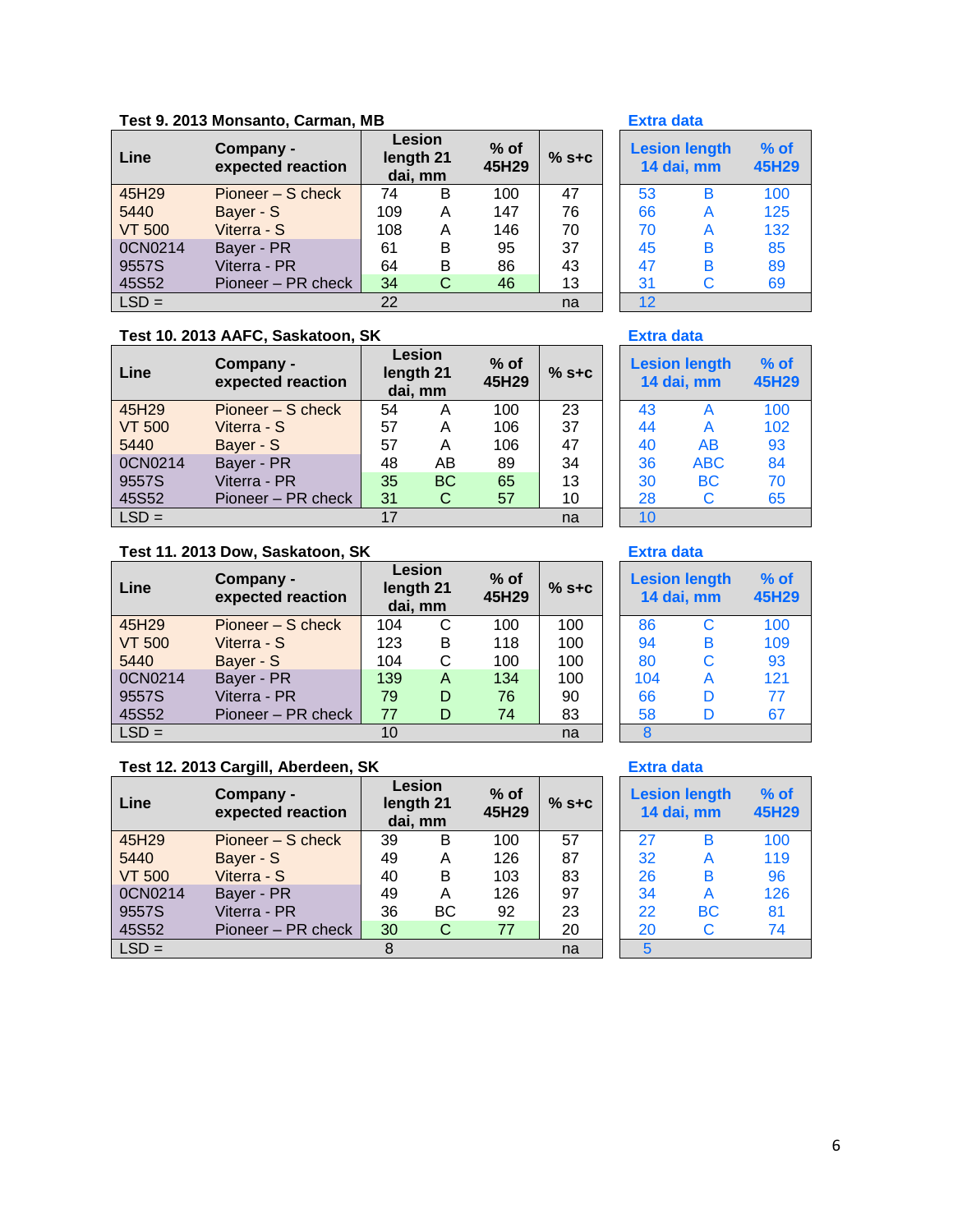# **Test 13. 2013 Bayer, Saskatoon, SK Extra data**

| Line          | Company -<br>expected reaction |    | <b>Lesion</b><br>length 21<br>dai, mm | $%$ of<br>45H29 | $%$ s+c |    | <b>Lesion length</b><br>14 dai, mm | $%$ o<br>45H2 |
|---------------|--------------------------------|----|---------------------------------------|-----------------|---------|----|------------------------------------|---------------|
| 45H29         | Pioneer – S check              | 59 | A                                     | 100             | 87      | 40 |                                    | 100           |
| <b>VT 500</b> | Viterra - S                    | 52 | AΒ                                    | 88              | 78      | 38 | A                                  | 95            |
| 5440          | Bayer - S                      | 48 | B                                     | 81              | 72      | 28 | в                                  | 70            |
| 9557S         | Viterra - PR                   | 31 | С                                     | 53              | 45      | 21 | <b>BC</b>                          | 53            |
| 45S52         | Pioneer - PR                   | 20 | D                                     | 34              | 22      | 15 | <b>CD</b>                          | 38            |
| 0CN0214       | Bayer - PR check               | 17 | D                                     | 29              | 16      | 12 | D                                  | 30            |
| $LSD =$       |                                | 9  |                                       |                 | na      |    |                                    |               |

### **Test 14. 2013 DL Seeds, Morden, MB Extra data**

| Line          | Company -<br>expected reaction |    | Lesion<br>length 21<br>dai, mm | $%$ of<br>45H29 | $%$ s+c | <b>Lesion length</b><br>14 dai, mm |    | $%$ o<br>45H2 |
|---------------|--------------------------------|----|--------------------------------|-----------------|---------|------------------------------------|----|---------------|
| 45H29         | Pioneer – S check              | 23 | AB                             | 100             | 20      | 12                                 | AB | 100           |
| <b>VT 500</b> | Viterra - S                    | 39 | Α                              | 170             | 18      | 21                                 | A  | 175           |
| 5440          | Bayer - S                      | 30 | AB                             | 130             | 18      | 19                                 | AB | 158           |
| 0CN0214       | Bayer - PR                     | 22 | AB                             | 96              | 20      | 14                                 | AB | 117           |
| 45S52         | Pioneer - PR                   | 22 | AB                             | 96              | 28      | 17                                 | AB | 142           |
| 9557S         | Viterra - PR check             | 16 | B                              | 70              | 10      | 9                                  | B  | 75            |
| $LSD =$       |                                | 19 |                                |                 | na      | 11                                 |    |               |

| <b>Lesion length</b><br>14 dai, mm | % of<br><b>45H29</b> |     |
|------------------------------------|----------------------|-----|
| 40                                 | А                    | 100 |
| 38                                 | A                    | 95  |
| 28                                 | в                    | 70  |
| 21                                 | ВC                   | 53  |
| 15                                 | CD                   | 38  |
| 12                                 | D                    | 30  |
|                                    |                      |     |

| $%$ of<br>45H29 | $%$ S+C | <b>Lesion length</b><br>14 dai, mm | $%$ of<br>45H29 |     |
|-----------------|---------|------------------------------------|-----------------|-----|
| 100             | 20      | 12                                 | AB              | 100 |
| 170             | 18      | 21                                 | A               | 175 |
| 130             | 18      | 19                                 | AB              | 158 |
| 96              | 20      | 14                                 | AB              | 117 |
| 96              | 28      | 17                                 | AB              | 142 |
| 70              | 10      | 9                                  | в               | 75  |
|                 | na      | 11                                 |                 |     |

### **Test 15. 2014 Alberta Innovates, Vegreville, AB**

| Line               | Company -<br>expected reaction | <b>Lesion</b><br>length 21<br>dai, mm |    |     |    | $%$ of<br>45H29 | $%$ s+c |
|--------------------|--------------------------------|---------------------------------------|----|-----|----|-----------------|---------|
| 45H29              | Pioneer – S check              | 8                                     | в  | 100 | 0  |                 |         |
| Invigor<br>5770    | Bayer - S (late)               | 23                                    | Α  | 283 | 10 |                 |         |
| L <sub>160</sub> S | Bayer - PR (late)              | 15                                    | AB | 178 | 3  |                 |         |
| D3154S             | DuPont - PR                    | 6                                     | в  | 76  | 0  |                 |         |
| <b>VR9561G</b>     | CPS - PR                       | 12                                    | в  | 143 | 3  |                 |         |
| 45S56              | Pioneer - PR                   | 12                                    | в  | 143 | 0  |                 |         |
| 45S54              | Pioneer - PR                   | 12                                    | в  | 141 | 0  |                 |         |
| 45S52              | Pioneer – PR check             | 14                                    | AB | 166 | 0  |                 |         |
| $LSD =$            |                                | 10                                    |    |     |    |                 |         |

Test 15 eliminated since lesion length on 45H29 was less than 20 mm

### **Test 16. 2014 Monsanto, Carmen, MB**

| Line               | Company -<br>expected reaction | <b>Lesion</b><br>length 21<br>dai, mm |    | $%$ of<br>45H29 | $%$ s+c |
|--------------------|--------------------------------|---------------------------------------|----|-----------------|---------|
| 45H29              | Pioneer – S check              | 42                                    | в  | 100             | 9       |
| Invigor<br>5770    | Bayer - S (late)               | 57                                    | Α  | 136             | 17      |
| L <sub>160</sub> S | Bayer - PR (late)              | 26                                    | C  | 64              | 6       |
| D3154S             | DuPont - PR                    | 34                                    | ВC | 83              | 6       |
| <b>VR9561G</b>     | CPS - PR                       | 40                                    | ВC | 95              | 8       |
| 45S56              | Pioneer - PR                   | 41                                    | В  | 99              | 6       |
| 45S54              | Pioneer - PR                   | 29                                    | ВC | 70              | 6       |
| 45S52              | Pioneer – PR check             | 29                                    | ВC | 70              | 0       |
| $LSD =$            |                                | 14                                    |    |                 |         |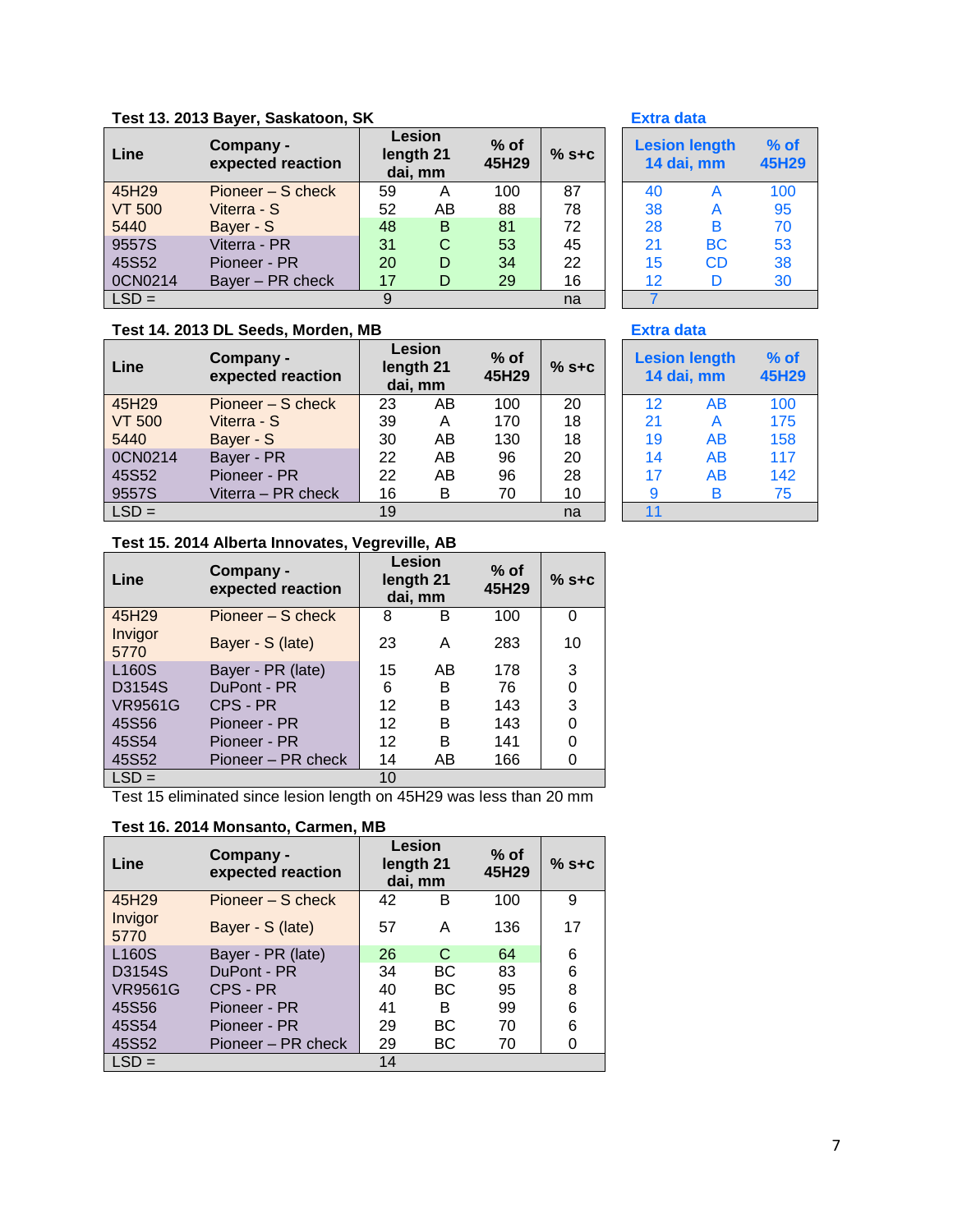**Test 17. 2014 AAFC, Saskatoon, SK**

| Line           | <b>Company - expected</b><br>reaction |    | <b>Lesion length</b><br>21 dai, mm | $%$ of<br>45H29 | $%$ s+c |
|----------------|---------------------------------------|----|------------------------------------|-----------------|---------|
| 45H29          | Pioneer – S check                     | 80 | AB                                 | 100             | 47      |
| Invigor 5770   | Bayer - S (late)                      | 88 | А                                  | 110             | 39      |
| L160S          | Bayer - PR (late)                     | 66 | <b>BC</b>                          | 83              | 40      |
| D3154S         | DuPont - PR                           | 48 | <b>CD</b>                          | 61              | 33      |
| <b>VR9561G</b> | CPS - PR                              | 48 | <b>CD</b>                          | 60              | 26      |
| 45S56          | Pioneer - PR                          | 41 | D                                  | 52              | 23      |
| 45S54          | Pioneer - PR                          | 37 | D                                  | 46              | 23      |
| 45S52          | Pioneer - PR check                    | 31 | D                                  | 38              | 18      |
| $LSD =$        |                                       | 20 |                                    |                 |         |

# **Test 18. 2014 Dow, Saskatoon SK**

| Line               | <b>Company - expected</b><br>reaction | <b>Lesion length</b><br>21 dai, mm |           | $%$ of<br>45H29 | $%$ s+c |
|--------------------|---------------------------------------|------------------------------------|-----------|-----------------|---------|
| 45H29              | Pioneer - S                           | 129                                | Α         | 100             | 83      |
| Invigor 5770       | Bayer - S (late)                      | 136                                | А         | 105             | 90      |
| L <sub>160</sub> S | Bayer - PR (late)                     | 104                                | <b>BC</b> | 80              | 83      |
| D3154S             | DuPont - PR                           | 119                                | AB        | 92              | 90      |
| <b>VR9561G</b>     | CPS - PR                              | 104                                | <b>BC</b> | 80              | 80      |
| 45S56              | Pioneer - PR                          | 119                                | AB        | 92              | 97      |
| 45S54              | Pioneer - PR                          | 91                                 | C         | 70              | 80      |
| 45S52              | Pioneer - PR                          | 119                                | AB        | 92              | 87      |
| $LSD =$            |                                       | 30                                 |           |                 |         |

### **Test 19. 2014 Cargill, Aberdeen, SK**

| Line           | <b>Company - expected</b><br>reaction |     | <b>Lesion length</b><br>21 dai, mm | $%$ of<br>45H29 | $%$ s+c |
|----------------|---------------------------------------|-----|------------------------------------|-----------------|---------|
| 45H29          | Pioneer – S check                     | 101 | AB                                 | 100             | 70      |
| Invigor 5770   | Bayer - S (late)                      | 106 | А                                  | 104             | 70      |
| <b>L160S</b>   | Bayer - PR (late)                     | 108 | А                                  | 107             | 63      |
| D3154S         | DuPont - PR                           | 90  | <b>BC</b>                          | 88              | 57      |
| <b>VR9561G</b> | CPS - PR                              | 91  | <b>BC</b>                          | 90              | 60      |
| 45S56          | Pioneer - PR                          | 89  | <b>BC</b>                          | 88              | 53      |
| 45S54          | Pioneer - PR                          | 83  | С                                  | 82              | 55      |
| 45S52          | Pioneer - PR check                    | 77  |                                    | 76              | 50      |
| $LSD =$        |                                       | 14  |                                    |                 |         |

# **Test 20. 2014 Bayer, Saskatoon, SK**

| Line           | <b>Company - expected</b><br>reaction |    | <b>Lesion length</b><br>21 dai, mm | $%$ of<br>45H29 | $%$ s+c |
|----------------|---------------------------------------|----|------------------------------------|-----------------|---------|
| 45H29          | Pioneer – S check                     | 36 | в                                  | 100             | 3       |
| Invigor 5770   | Bayer - S (late)                      | 52 | Α                                  | 145             | 13      |
| <b>L160S</b>   | Bayer - PR (late)                     | 35 | BC                                 | 98              | 0       |
| D3154S         | DuPont - PR                           | 27 | <b>CD</b>                          | 76              | 0       |
| <b>VR9561G</b> | CPS - PR                              | 24 | D                                  | 68              | 0       |
| 45S56          | Pioneer - PR                          | 23 | D                                  | 65              | 0       |
| 45S54          | Pioneer - PR                          | 25 | D                                  | 69              | 3       |
| 45S52          | Pioneer – PR check                    | 25 | D                                  | 69              |         |
| $LSD =$        |                                       | 8  |                                    |                 |         |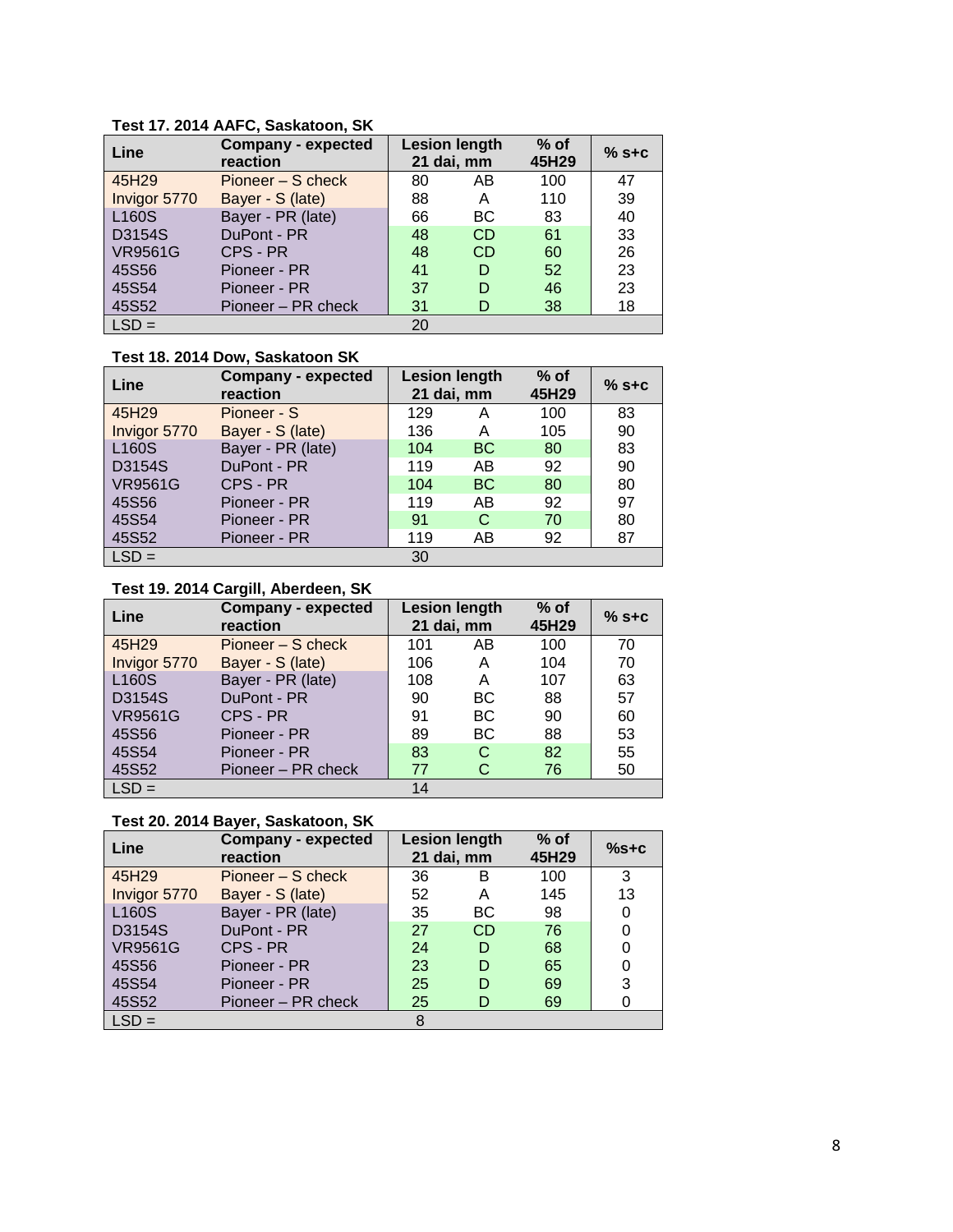| Test 21. 2014 DL Seed, Morden, MB |  |  |  |  |  |  |  |
|-----------------------------------|--|--|--|--|--|--|--|
|-----------------------------------|--|--|--|--|--|--|--|

| Line           | <b>Company - expected</b><br>reaction |    | <b>Lesion length</b><br>21 dai, mm | $%$ of<br>45H29 | $%$ s+c |
|----------------|---------------------------------------|----|------------------------------------|-----------------|---------|
| 45H29          | Pioneer – S check                     | 11 |                                    | 100             | 0       |
| Invigor 5770   | Bayer - S (late)                      | 60 | A                                  | 544             | 41      |
| L160S          | Bayer - PR (late)                     | 23 | в                                  | 207             | 6       |
| D3154S         | DuPont - PR                           | 9  | C                                  | 83              | 0       |
| <b>VR9561G</b> | CPS - PR                              | 12 | C                                  | 105             | 7       |
| 45S56          | Pioneer - PR                          | 18 | <b>BC</b>                          | 162             | 3       |
| 45S54          | Pioneer - PR                          | 18 | <b>BC</b>                          | 162             | 6       |
| 45S52          | Pioneer - PR check                    | 22 | В                                  | 198             |         |
| $LSD =$        |                                       | 9  |                                    |                 |         |

Test 21 eliminated since lesion length on 45H29 was less than 20 mm

### **Test 22. 2014 Pioneer, Caledon, ON**

| Line           | <b>Company - expected</b><br>reaction | <b>Lesion length</b><br>21 dai, mm |            | $%$ of<br>45H29 | $%$ s+c |
|----------------|---------------------------------------|------------------------------------|------------|-----------------|---------|
| 45H29          | Pioneer – S check                     | 50                                 | <b>BC</b>  | 100             | 11      |
| Invigor 5770   | Bayer - S (late)                      | 81                                 | A          | 163             | 22      |
| <b>L160S</b>   | Bayer - PR (late)                     | 31                                 | C          | 62              | 3       |
| D3154S         | DuPont - PR                           | 54                                 | ABC        | 108             | 13      |
| <b>VR9561G</b> | CPS - PR                              | 44                                 | BC         | 89              | 17      |
| 45S56          | Pioneer - PR                          | 38                                 | ВC         | 77              | 8       |
| 45S54          | Pioneer - PR                          | 57                                 | <b>ABC</b> | 114             | 13      |
| 45S52          | Pioneer – PR check                    | 61                                 | AB         | 123             | 24      |
| $LSD =$        |                                       | 29                                 |            |                 |         |

### **Test 23. 2014 Pioneer, Carman, MB**

| Line           | <b>Company - expected</b><br>reaction |    | <b>Lesion length</b><br>21 dai, mm | $%$ of<br>45H29 | $%$ s+c |
|----------------|---------------------------------------|----|------------------------------------|-----------------|---------|
| 45H29          | Pioneer – S check                     | 37 | BC.                                | 100             | 0       |
| Invigor 5770   | Bayer - S (late)                      | 65 | A                                  | 176             | 3       |
| <b>L160S</b>   | Bayer - PR (late)                     | 27 | C                                  | 72              | 8       |
| D3154S         | DuPont - PR                           | 26 | C                                  | 72              | 0       |
| <b>VR9561G</b> | CPS - PR                              | 31 | <b>BC</b>                          | 84              | 0       |
| 45S56          | Pioneer - PR                          | 43 | в                                  | 117             | 0       |
| 45S52          | Pioneer - PR                          | 28 | <b>BC</b>                          | 77              |         |
| 45S54          | Pioneer – PR check                    | 28 |                                    | 75              |         |
| $LSD =$        |                                       | 14 |                                    |                 |         |

### **Test 24. 2015 Alberta Innovates, Vegreville, AB**

| Line               | <b>Company - expected</b><br>reaction |    | <b>Lesion length</b><br>21dai, mm | $%$ of<br>45H29 | $%$ S+C |
|--------------------|---------------------------------------|----|-----------------------------------|-----------------|---------|
| 45H29              | Pioneer – S check                     | 13 | <b>ABC</b>                        | 100             | 10      |
| Invigor 5770       | Bayer - S (late)                      | 17 | А                                 | 131             | 13      |
| L <sub>160</sub> S | Bayer - PR (late)                     | 10 | BC.                               | 79              | 3       |
| D3154S             | DuPont - PR                           | 12 | <b>ABC</b>                        | 90              | 7       |
| <b>VR 9561G</b>    | CPS - PR                              | 7  |                                   | 55              | 0       |
| 12H9054            | Cargill - PR                          | 16 | AB                                | 122             | 17      |
| 45S56              | Pioneer - PR                          | 12 | <b>ABC</b>                        | 93              | 3       |
| 45S54              | Pioneer - PR                          | 8  | С                                 | 57              | 3       |
| 45S52              | Pioneer – PR check                    | 13 | ABC                               | 97              | 3       |
| $LSD =$            |                                       |    |                                   |                 |         |

Test 24 eliminated since lesion length on 45H29 was less than 20 mm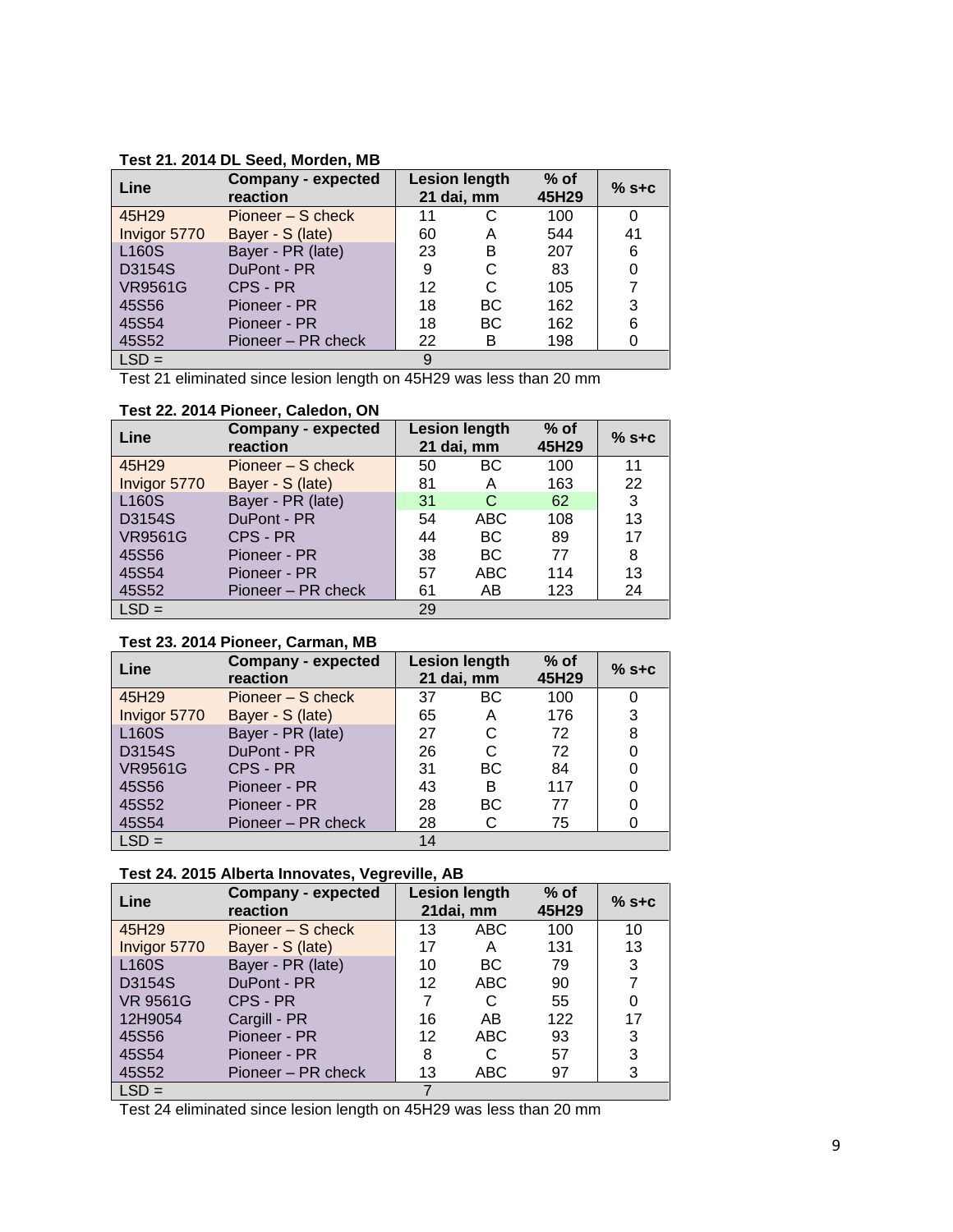**Test 25. 2015 Monsanto, Carman, MB.** Not inoculated due to hot dry weather resulting in poor plant growth

| Line               | Company - expected<br>reaction |     | <b>Lesion</b><br>length<br>21dai, mm | % of 45H29 | %<br>$S + C$ |
|--------------------|--------------------------------|-----|--------------------------------------|------------|--------------|
| 45H29              | Pioneer - S check              | 140 | ВC                                   | 100        | 100          |
| Invigor 5770       | Bayer - S (late)               | 195 | А                                    | 139        | 100          |
| L <sub>160</sub> S | Bayer - PR (late)              | 160 | B                                    | 114        | 100          |
| D3154S             | DuPont - PR                    | 123 | CD                                   | 88         | 100          |
| <b>VR 9561G</b>    | CPS - PR                       | 120 | CD                                   | 86         | 100          |
| 12H9054            | Cargill - PR                   | 102 | DF                                   | 73         | 75           |
| 45S56              | Pioneer - PR                   | 86  | F                                    | 61         | 70           |
| 45S54              | Pioneer - PR                   | 89  | F                                    | 72         | 65           |
| 45S52              | Pioneer - PR check             | 99  | DE                                   | 71         | 80           |
| $LSD =$            |                                | 26  |                                      |            |              |

### **Test 26. 2015 AAFC, Saskatoon, SK**

### **Test 27. 2015 Dow, Saskatoon, SK**

| Line               | Company - expected<br>reaction |     | Lesion<br>length<br>21 dai, mm | % of 45H29 | ℅<br>$S + C$ |
|--------------------|--------------------------------|-----|--------------------------------|------------|--------------|
| 45H29              | Pioneer – S check              | 77  | DE                             | 100        | 52           |
| Invigor 5770       | Bayer - S (late)               | 116 | AB                             | 151        | 76           |
| L <sub>160</sub> S | Bayer - PR (late)              | 120 | A                              | 156        | 96           |
| D3154S             | DuPont - PR                    | 93  | CD                             | 121        | 76           |
| <b>VR 9561G</b>    | CPS - PR                       | 97  | C                              | 126        | 76           |
| 12H9054            | Cargill - PR                   | 99  | BС                             | 129        | 75           |
| 45S56              | Pioneer - PR                   | 65  | E.                             | 85         | 48           |
| 45S54              | Pioneer - PR                   | 94  | CD                             | 122        | 68           |
| 45S52              | Pioneer – PR check             | 61  | E.                             | 79         | 44           |
| $LSD =$            |                                | 18  |                                |            |              |

### **Test 28. 2015 Cargil, Aberdeen, SK**

| Line            | Company - expected<br>reaction |    | <b>Lesion</b><br>length<br>21 dai, mm | % of 45H29 | ℅<br>$S + C$ |
|-----------------|--------------------------------|----|---------------------------------------|------------|--------------|
| 45H29           | Pioneer – S check              | 56 | в                                     | 103        | 11           |
| Invigor 5770    | Bayer - S (late)               | 77 | Α                                     | 137        | 33           |
| <b>L160S</b>    | Bayer - PR (late)              | 60 | В                                     | 106        | 34           |
| D3154S          | DuPont - PR                    | 56 | B                                     | 99         | 22           |
| <b>VR 9561G</b> | CPS - PR                       | 54 | В                                     | 95         | 16           |
| 12H9054         | Cargill - PR                   | 55 | B                                     | 98         | 19           |
| 45S56           | Pioneer - PR                   | 53 | в                                     | 94         | 12           |
| 45S54           | Pioneer - PR                   | 39 | C                                     | 70         | 6            |
| 45S52           | Pioneer - PR check             | 29 | С                                     | 52         |              |
| l LSD =         |                                | 12 |                                       |            |              |

### **Test 29. 2015 Bayer, Saskatoon, SK**

| Line               | <b>Company - expected</b><br>reaction |    | Lesion<br>length<br>21 dai, mm | % of 45H29 | ℅<br>$S + C$ |
|--------------------|---------------------------------------|----|--------------------------------|------------|--------------|
| 45H29              | Pioneer – S check                     | 35 | В                              | 58         | 10           |
| Invigor 5770       | Bayer - S (late)                      | 60 | A                              | 171        | 37           |
| L <sub>160</sub> S | Bayer - PR (late)                     | 24 | <b>CD</b>                      | 116        |              |
| D3154S             | DuPont - PR                           | 25 | <b>CD</b>                      | 71         |              |
| <b>VR 9561G</b>    | CPS - PR                              | 30 | ВC                             | 85         |              |
| 12H9054            | Cargill - PR                          | 32 | ВC                             | 91         |              |
| 45S56              | Pioneer - PR                          | 27 | <b>BCD</b>                     | 76         |              |
| 45S54              | Pioneer - PR                          | 28 | <b>BCD</b>                     | 79         |              |
| 45S52              | Pioneer - PR check                    | 21 | D                              | 59         |              |
| l LSD =            |                                       | 9  |                                |            |              |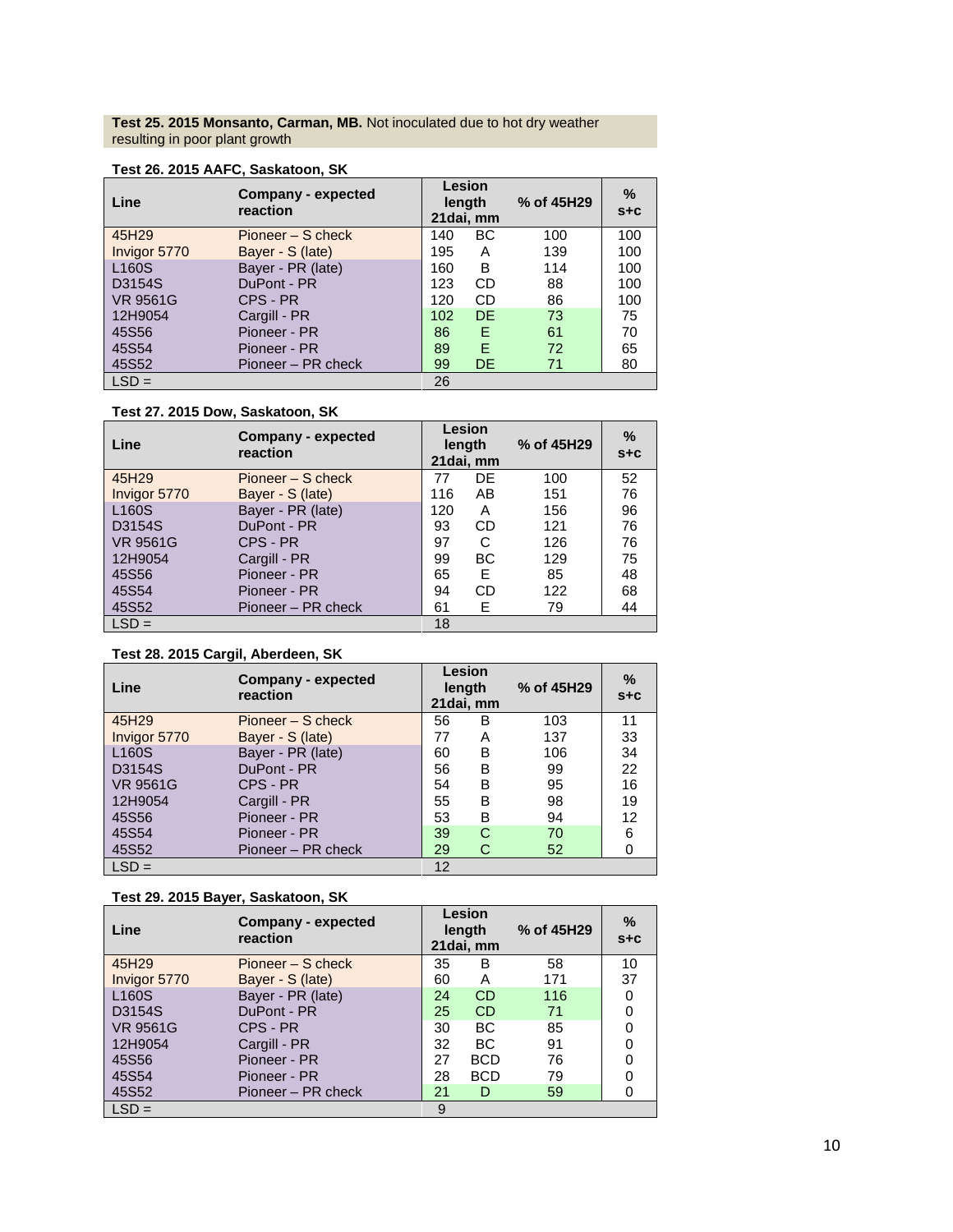### **Test 30. 2015 DL Seeds, Morden, MB**

| Line               | Company - expected<br>reaction |    | Lesion<br>length<br>21 dai, mm | % of 45H29 | $%$ S+C |
|--------------------|--------------------------------|----|--------------------------------|------------|---------|
| 45H29              | Bayer - S check                | 53 | Α                              | 100        | 51      |
| Invigor 5770       | Bayer - S (late)               | 43 | AB                             | 81         | 28      |
| L <sub>160</sub> S | Bayer - PR (late)              | 50 | A                              | 94         | 41      |
| D3154S             | DuPont - PR                    | 30 | C                              | 92         | 15      |
| <b>VR 9561G</b>    | CPS - PR                       | 28 | C                              | 53         | 19      |
| 12H9054            | Cargill - PR                   | 33 | <b>BC</b>                      | 62         | 29      |
| 45S56              | Pioneer - PR                   | 36 | <b>BC</b>                      | 68         | 18      |
| 45S54              | Pioneer - PR                   | 26 | C                              | 48         | 11      |
| 45S52              | Pioneer - PR check             | 32 | <b>BC</b>                      | 61         | 29      |
| $LSD =$            |                                | 12 |                                |            |         |

### **Test 31. 2015 Pioneer, Caldon, ON**

| Line               | Company - expected<br>reaction |     | Lesion<br>length<br>21 dai, mm | % of 45H29 | $%$ s+c |
|--------------------|--------------------------------|-----|--------------------------------|------------|---------|
| 45H29              | Pioneer – S check              | 95  | <b>BCD</b>                     | 100        | 19      |
| Invigor 5770       | Bayer - S (late)               | 129 | А                              | 137        | 43      |
| L <sub>160</sub> S | Bayer - PR (late)              | 96  | <b>BCD</b>                     | 101        | 28      |
| D3154S             | DuPont - PR                    | 92  | CD.                            | 97         | 24      |
| <b>VR 9561G</b>    | CPS - PR                       | 107 | ABC                            | 113        | 34      |
| 12H9054            | Cargill - PR                   | 72  | D                              | 76         | 16      |
| 45S56              | Pioneer - PR                   | 89  | CD                             | 94         | 19      |
| 45S54              | Pioneer - PR                   | 116 | AB                             | 123        | 42      |
| 45S52              | Pioneer - PR check             | 93  | <b>BCD</b>                     | 99         | 37      |
| $LSD =$            |                                | 24  |                                |            |         |

### **Test 32. 2015 Pioneer, Carman, MB**

| Line               | Company - expected<br>reaction |    | Lesion<br>length<br>21 dai, mm | % of 45H29 | $%$ s+c |
|--------------------|--------------------------------|----|--------------------------------|------------|---------|
| 45H29              | Pioneer – S check              | 44 | ВC                             | 107        |         |
| Invigor 5770       | Bayer - S (late)               | 76 | A                              | 174        | 33      |
| L <sub>160</sub> S | Bayer - PR (late)              | 58 | в                              | 132        | 10      |
| D3154S             | DuPont - PR                    | 40 | С                              | 91         | 8       |
| <b>VR 9561G</b>    | CPS - PR                       | 35 | С                              | 79         |         |
| 12H9054            | Cargill - PR                   | 43 | С                              | 97         | 3       |
| 45S56              | Pioneer - PR                   | 39 | C                              | 88         | 3       |
| 45S54              | Pioneer - PR                   | 37 | C                              | 84         | 3       |
| 45S52              | Pioneer – PR check             | 41 | C                              | 93         |         |
| $LSD =$            |                                | 15 |                                |            |         |

### **Test 33. 2015 Pioneer, Saskatoon, SK**

| Line               | Company - expected<br>reaction |     | Lesion<br>length<br>21 dai, mm | % of 45H29 | $%$ s+c |
|--------------------|--------------------------------|-----|--------------------------------|------------|---------|
| 45H29              | Pioneer – S check              | 68  | ВC                             | 100        | 53      |
| Invigor 5770       | Bayer - S (late)               | 115 | Α                              | 171        | 73      |
| L <sub>160</sub> S | Bayer - PR (late)              | 73  | в                              | 108        | 57      |
| D3154S             | DuPont - PR                    | 52  | <b>BCDE</b>                    | 77         | 37      |
| <b>VR 9561G</b>    | CPS - PR                       | 50  | <b>CDE</b>                     | 74         | 45      |
| 12H9054            | Cargill - PR                   | 61  | <b>BCD</b>                     | 90         | 43      |
| 45S56              | Pioneer - PR                   | 34  | E                              | 51         | 27      |
| 45S54              | Pioneer - PR                   | 49  | <b>CDE</b>                     | 72         | 56      |
| 45S52              | Pioneer - PR check             | 42  | <b>DE</b>                      | 62         | 37      |
| $LSD =$            |                                | 22  |                                |            |         |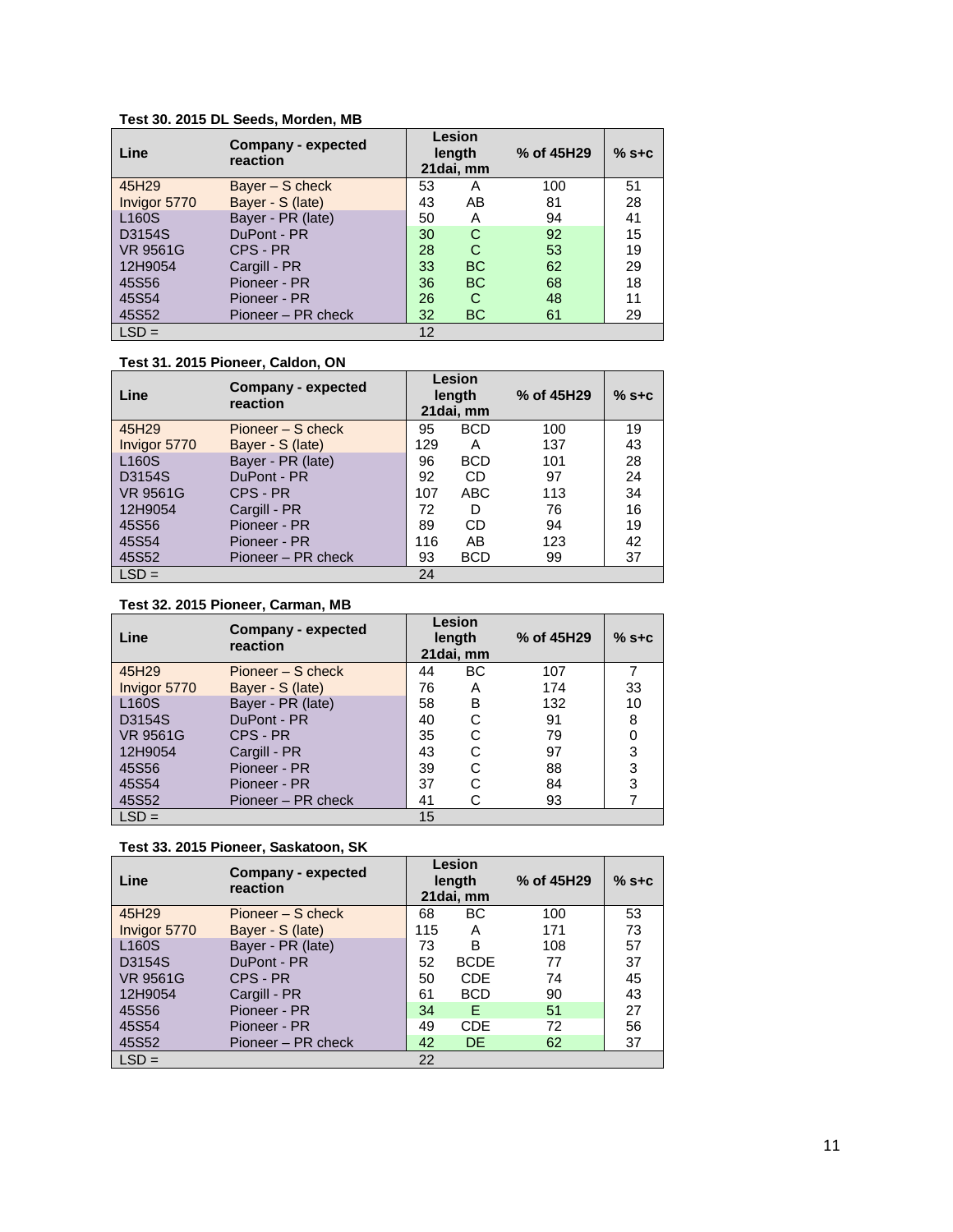# **Sclerotinia stem test protocols by year**

|                                            | 2011                                                     | 2012                                  | 2013                                  | 2014                                                | 2015                                                            |
|--------------------------------------------|----------------------------------------------------------|---------------------------------------|---------------------------------------|-----------------------------------------------------|-----------------------------------------------------------------|
| Sclerotinia isolate                        | #321                                                     | #321                                  | #321                                  | #321                                                | #321                                                            |
| Growth media                               | Sclerotia plate on V8<br>agar then onto<br>glucose media | Sclerotia plated<br>directly onto PDA | Sclerotia plated<br>directly onto PDA | Sclerotia plated<br>directly onto PDA               | Sclerotia plated<br>directly onto PDA                           |
| <b>Inoculum</b>                            | Mycelium plug +<br>petal                                 | Mycelium plug +<br>petal              | Mycelium plug                         | Mycelium plug                                       | Mycelium plug                                                   |
| Inoculation sites per stem                 |                                                          |                                       |                                       |                                                     |                                                                 |
| Plants per line                            | 6                                                        | $5-6$                                 | 5                                     | 5                                                   | 5                                                               |
| <b>Replications</b>                        |                                                          | $5-6$                                 | 6                                     | 6                                                   | 6                                                               |
| Lesions per line                           | 48                                                       | $25 - 36$                             | 30                                    | 30                                                  | 30                                                              |
| Stem lesion length, mm                     | 21 dai                                                   | 21 dai                                | 21 dai                                | 21 dai                                              | 21 dai                                                          |
| Lesion appreance                           | % soft + collapsed                                       | % soft + collapsed                    | % soft + collapsed                    | % soft + collapsed                                  | % soft + collapsed                                              |
| Extra data collected                       | 7 and 14 dai,<br><b>AUDPC</b>                            | 14 dai                                | 14 dai                                |                                                     |                                                                 |
| Susceptible check                          | 45H29                                                    | 45H29                                 | 45H29                                 | 45H29                                               | 45H29                                                           |
| Partially resistant check                  | 45S52                                                    | 45S52                                 | 45S52                                 | 45S52                                               | 45S52                                                           |
| Susceptible (S) lines                      | 5440, VT500, 73-75                                       | 5540, VT500, Topas                    | 5540, VT500                           | Invigor 5770 (late<br>flowering)                    | Invigor 5770 (late<br>flowering)                                |
| Expected partially resistant<br>(PR) lines | 0CN0214, 9557S,<br>Line, 07H874, 73-45                   | 0CN0214, 9557S,<br>Line               | 0CN0214, 9557S                        | 45S54, VR9561G,<br>45S56, D3154S,<br>$L160S$ (late) | 45S54, VR9561G,<br>45S56, D3154S,<br>$L160S$ (late),<br>12H9054 |

Blue text indicate factors that were changed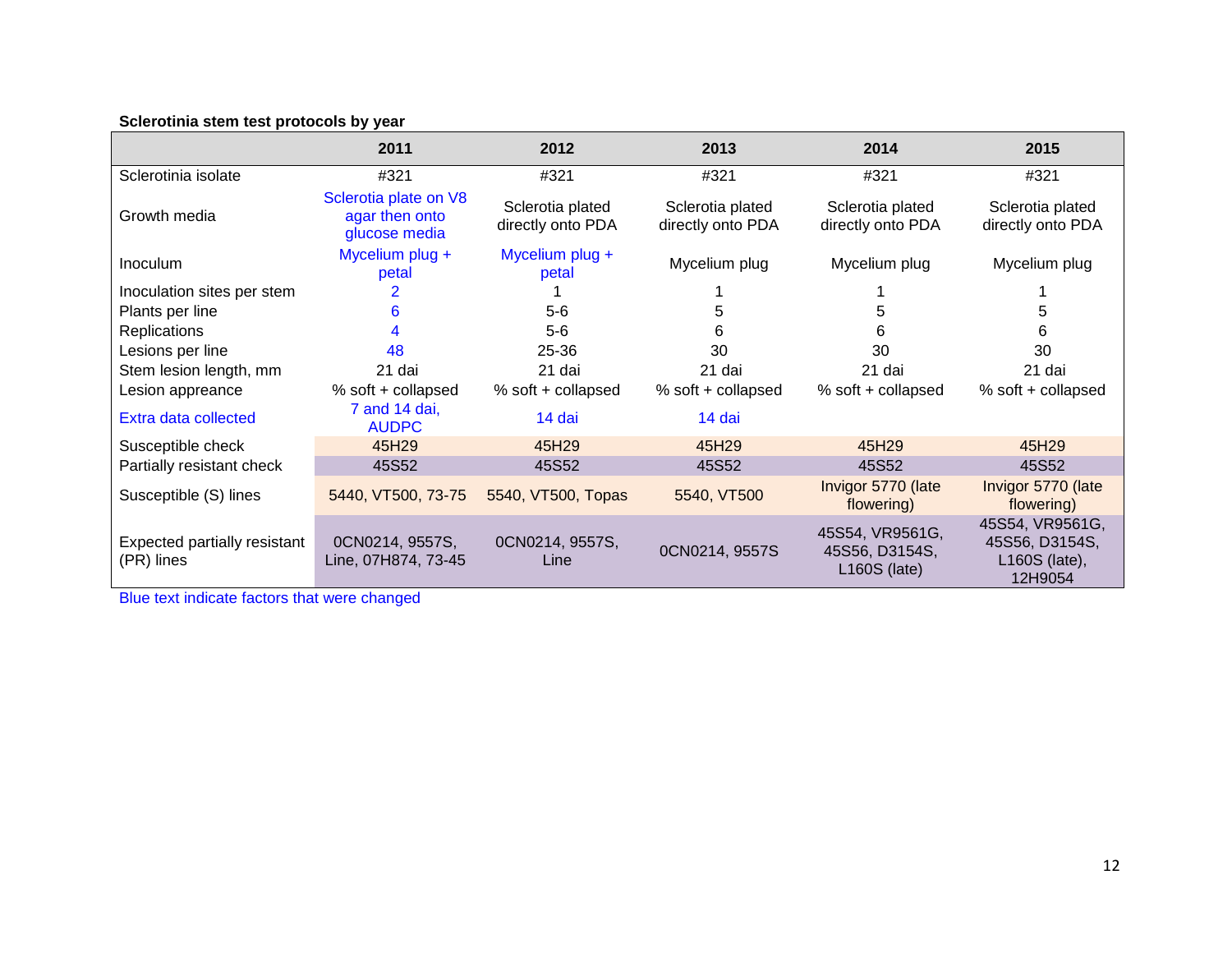| <b>Collaborators</b>                                                                          |            |                       | 2011 | 2012 | 2013 | 2014 | 2015 |  |  |
|-----------------------------------------------------------------------------------------------|------------|-----------------------|------|------|------|------|------|--|--|
| Ralph Lange                                                                                   | Vegreville | Alberta Innovates, AB |      | 4    | 8    | 15   | 24   |  |  |
| <b>Jed Christianson</b>                                                                       | Carman     | Monsanto, MB          | 2    | 5    | 9    | 16   | 25   |  |  |
| Lone Buchwaldt                                                                                | Saskatoon  | AAFC, SK              | 3    | 6    | 10   | 17   | 26   |  |  |
| Jianwei Zhao, Sherry Gore                                                                     | Saskatoon  | Dow. SK               |      | 7    | 11   | 18   | 27   |  |  |
| Yu Chen                                                                                       | Aberdeen   | Cargill, SK           |      |      | 12   | 19   | 28   |  |  |
| Godfrey Chongo                                                                                | Saskatoon  | Bayer, SK             |      |      | 13   | 20   | 29   |  |  |
| Evan Gillis, Marc Vincent                                                                     | Morden     | DL Seeds, MB          |      |      | 14   | 21   | 30   |  |  |
| Igor Falak                                                                                    | Caledon    | Pioneer, ON           |      |      |      | 22   | 31   |  |  |
| Navratan Bahia                                                                                | Carman     | Pioneer, MB           |      |      |      | 23   | 32   |  |  |
| Julian Heath                                                                                  | Saskatoon  | Pioneer, SK           |      |      |      |      | 33   |  |  |
| Tests eliminated since stem lesion length was less than 20 mm on the susceptible check 45H29. |            |                       |      |      |      |      |      |  |  |

**Numbering of test locations**

Test not inoculated due to hot dry weather resulting in poor plant growth.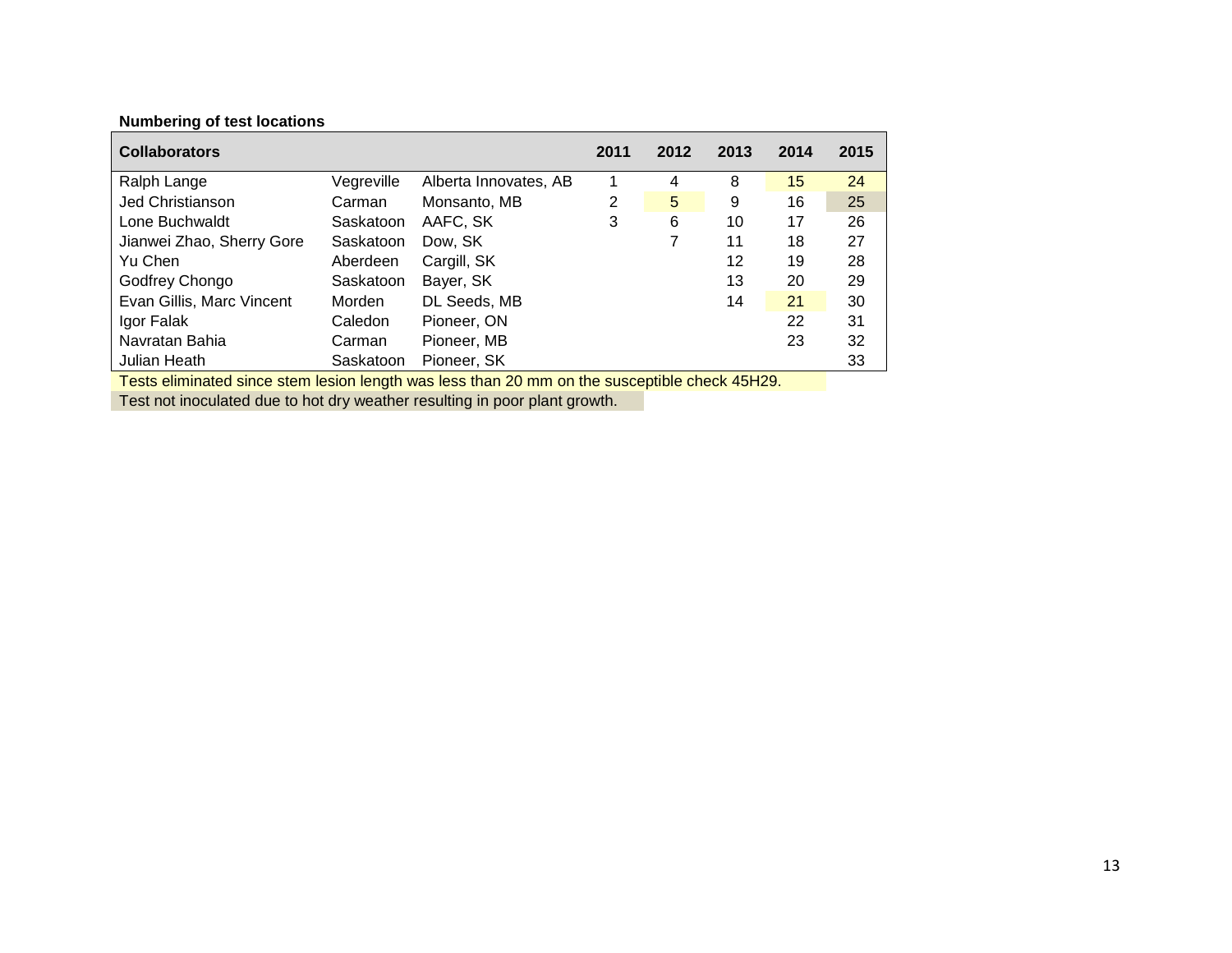### **Planting and inoculation**

| dates                        |                         |                          |                                           |                         |                          |                                           |                         |                          |                                           |                         |                          |                                           |                         |                       |                                           |
|------------------------------|-------------------------|--------------------------|-------------------------------------------|-------------------------|--------------------------|-------------------------------------------|-------------------------|--------------------------|-------------------------------------------|-------------------------|--------------------------|-------------------------------------------|-------------------------|-----------------------|-------------------------------------------|
|                              |                         | 2011                     |                                           |                         | 2012                     |                                           |                         | 2013                     |                                           |                         | 2014                     |                                           |                         | 2015                  |                                           |
| Location                     | <b>Planting</b><br>date | Inocula-<br>tion<br>date | Days from<br>first to last<br>inoculation | <b>Planting</b><br>date | Inocula-<br>tion<br>date | Days from<br>first to last<br>inoculation | <b>Planting</b><br>date | Inocula-<br>tion<br>date | Days from<br>first to last<br>inoculation | <b>Planting</b><br>date | Inocula-<br>tion<br>date | Days from<br>first to last<br>inoculation | <b>Planting</b><br>date | Inocula-<br>tion date | Days from<br>first to last<br>inoculation |
| Alb. Inn.,<br>Vegreville, AB | 24-May                  | $25 -$ Jul               | 62                                        | 31-May                  | 16-Jul                   | 46                                        | 28-May                  | 19-Jul                   | 62                                        | 03-Jun                  | 23-Jul                   | 50                                        | <b>May 29</b>           | July 20               | 52                                        |
| Monsanto,<br>Carmen, MB      | 20-May                  | $18 -$ Jul               | 42                                        | 30-Apr                  | 16-Jun                   | 58                                        | 27-May                  | 22-Jul                   | 56                                        | 27-May                  | 18-Jul                   | 52                                        |                         | not<br>inoculated     |                                           |
| AAFC,<br>Saskatoon, SK       | 19-May                  | July 4-16                | 48-58 (10)                                | 19-May                  | <b>July 9-17</b>         | 50-58 (8)                                 | 21-May                  | July 8-15                | 48-55 (7)                                 | 30-May                  | <b>July 14-</b><br>23    | 45-54 (9)                                 | May 20                  | July 6 - 14           | 47-55 (8)                                 |
| Dow,<br>Saskatoon, SK        |                         |                          |                                           | $01$ -Jun               | <b>July 13-</b><br>19    | 43-49 (6)                                 | $30$ -May               | 12-Jul                   | 43                                        | 02-Jun                  | $15 -$ Jul               | 43                                        | June 2                  | July 20-22            | 48-50 (2)                                 |
| Cargill,<br>Arberdeen, SK    |                         |                          |                                           |                         |                          |                                           | $28$ -May               | <b>July 25-</b><br>Aug 1 | $58-65(7)$                                | 28-May                  | 29-Jul                   | 61                                        | <b>May 21</b>           | July 17               | 57                                        |
| Bayer,<br>Saskatoon, SK      |                         |                          |                                           |                         |                          |                                           | $31$ -May               | <b>July 18-</b><br>24    | 48-54 (6)                                 | 03-Jun                  | 27-Jul                   | 54                                        | June 2                  | July 20               | 48                                        |
| DL Seeds,<br>Morden, MB      |                         |                          |                                           |                         |                          |                                           | 17-May                  | 08-Jul                   | 52                                        | 22-May                  | July 8-14                | 47-53 (6)                                 | <b>May 27</b>           | July 10-13            | 44-47 (3)                                 |
| Pioneer,<br>Caldon, ON       |                         |                          |                                           |                         |                          |                                           |                         |                          |                                           | 24-May                  | 16-Jul                   | 53                                        | May 8                   | July 9                | 62                                        |
| Pioneer,<br>Carman, MB       |                         |                          |                                           |                         |                          |                                           |                         |                          |                                           | $13-May$                | 21-Jul                   | 69                                        | May 12                  | July 23               | 72                                        |
| Pioneer,<br>Saskatoon, SK    |                         |                          |                                           |                         |                          |                                           |                         |                          |                                           |                         |                          |                                           | May 19                  | July 6 - 20           | 48-62 (14)*                               |

Later inoculation than the

average Earlier inoculation than the

average

\*Some dark mycelium developed on some plugs; re-inoculation was necessary resulting in 14 days from first to last inoculation.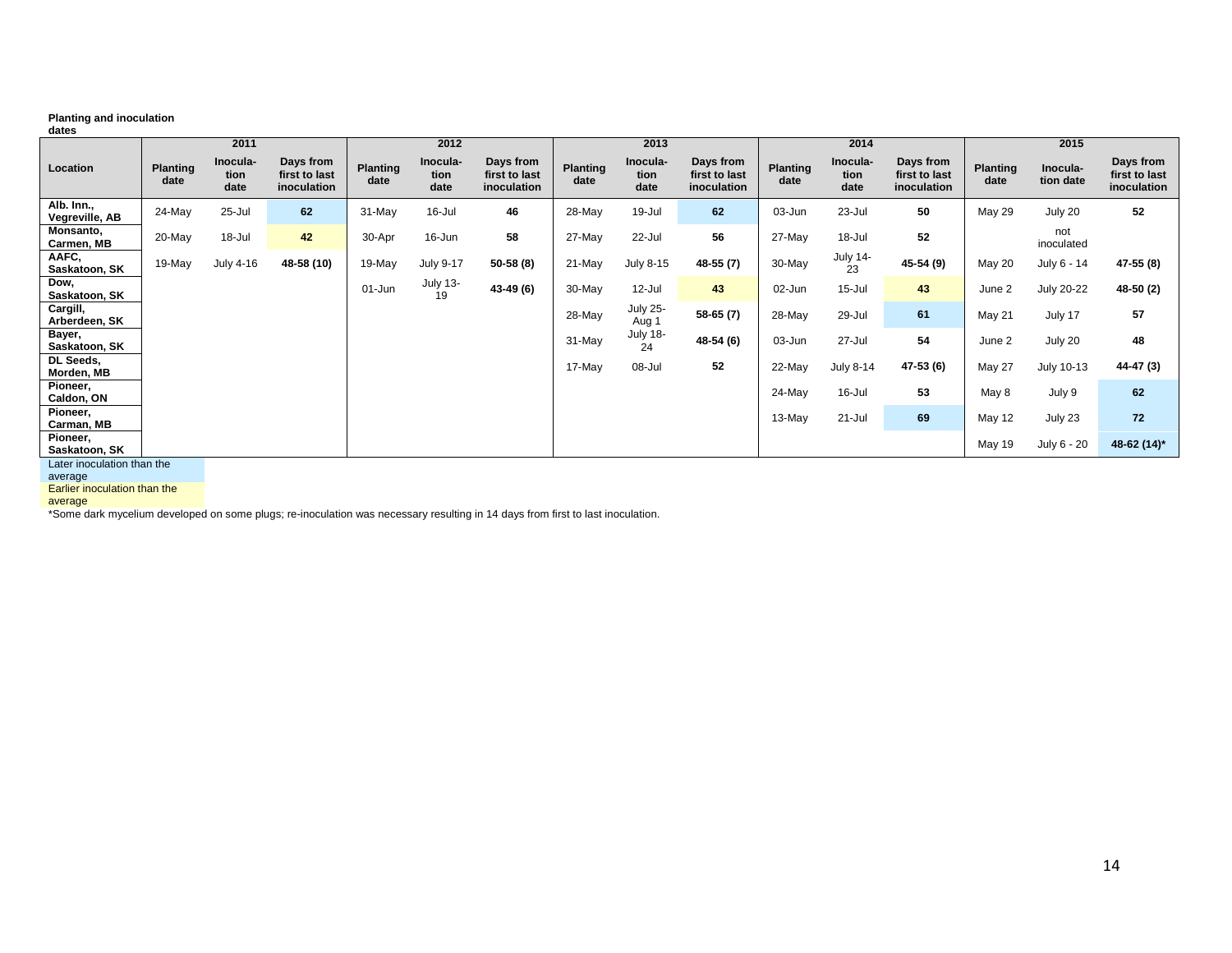# **Sclerotinia stem test protocol for canola**

Developed by Lone Buchwaldt and modified by Pathology Sub-committee members to suit WCC-RRC's need for sclerotinia testing of canola lines in the co-op system. December, 2015.

# **Experimental design**

Sclerotinia stem-tests are carried out under field conditions. Establishment of a healthy and uniform plant stand is required. Irrigation and misting is generally not needed for symptom development unless weather conditions are hot and dry during flowering. The negative effect of wind out can be mitigated by planting the test by planting guard rows around the test site or by planting in a sheltered or low-lying and area. Fertilizer application, weed and insect control should be carried out as for a commercial canola crop. However, all fungicide treatments should be avoided. The seed can either be planted directly in the field or in a greenhouse followed by transplanting of seedlings at the 3-4 true leaf stage.

*Test locations*: Tests can be located in canola growing areas of Alberta, Saskatchewan and Manitoba.

*Plot lay-out:* All lines are planted in 6 replications in a complete randomized block design. Data is needed from 5 plants per line per replication. Planting of extra seed is recommended to ensure that enough plants are at the full flower stage at the time of inoculation.

*Susceptible and resistant checks*: The susceptible is 45H29 and partially resistant check is 45S52 both from Pioneer. In cases when a late flowering co-op line is included, a suitable late flowering susceptible check will be identified for comparison.

# **Inoculum**

*Fungal isolate: Sclerotinia sclerotiorum* isolate #321 is recommended for inoculation to allow comparison between test locations. The isolate was collected in a commercial canola field in Olds, Alberta in 1992 (Kohli and Kohn, 1995 Mol Ecol. 4: 69-77). Sclerotia of this isolates can be obtained from Lone Buchwaldt (email: Lone.Buchwaldt@agr.gc.ca).

*Inoculum production*: Sclerotia are divided into batches matching the number of expected inoculation dates. They are surface sterilize in 10% Javex (10 ml Javex + 90 ml water) and rinsed 2-3 times in sterile water. Sclerotia are cut in half and each half placed on PDA in the centre of a 9 cm Petri plate. The plates are sealed with Parafilm and incubated up-side-down (to avoid condensation) at 20-22 $\degree$ C in a 16/8 hour light/dark cycle (an incubator or lab bench is equally good).

*Age of mycelium cultures*: The cultures are ready for inoculation when the mycelium is 1-2 cm from the edge of the Petri plate which normally takes 4 to 6 days. Cultures that have reached the edge of the plate are too old for inoculation. If needed, the growth of cultures can be slowed down by placing them at 5-8°C (in a fridge); however, this should only be for a maximum of 24 hours. A cooler can be used for transport of the cultures to the field, but direct contact with ice should be avoided.

*Mycelium plugs*: Plugs should be cut with a 7 mm diameter cork borer approximately 5 mm behind the growing margin under clean but not necessarily sterile conditions. Ensure that each plug contains a similar amount of mycelium by holding the plates up against a light source while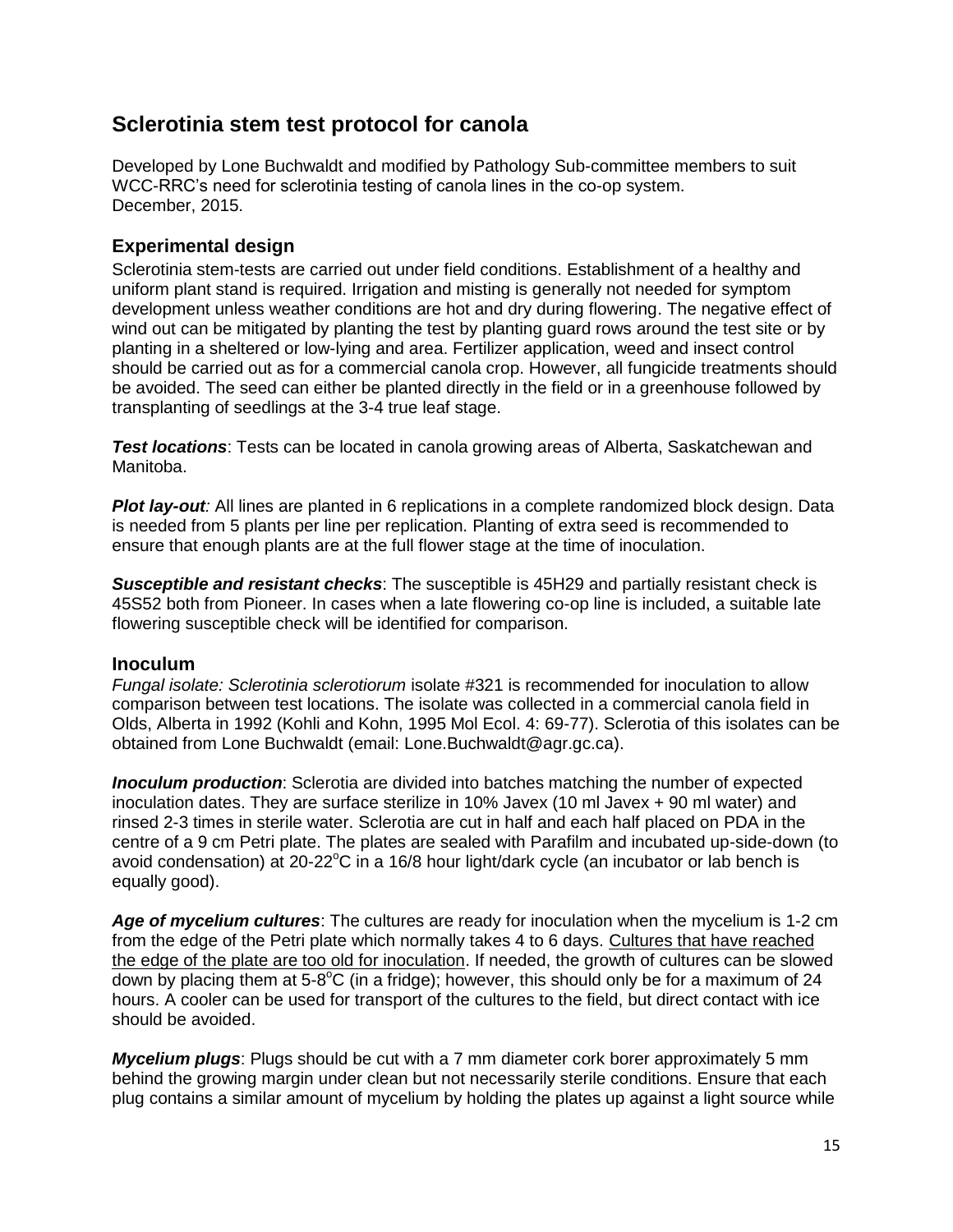cutting thereby avoiding areas with sparse hyphal growth. For consistency, only one or two circles of plugs should be cut from each culture. Between 15 and 30 plugs can be obtained per Petri plate depending on the size of the culture.

## **Inoculation**

*Time of inoculation*: Each plant is inoculated when it is at full flower. Full flower is defined as the stage when petals senesce at the same rate as new flowers open. This corresponds to 65 on the BBCH canola growth scale; see http://en.wikipedia.org/wiki/BBCH-scale\_(canola). There is usually a 7 day window for inoculation at individual test locations. However, at some locations it may be necessary to inoculate on 2 or 3 different days due to variable flower time between lines or even between plants of the same line.

**Preparation of Parafilm:** First cut several 2 meter long 3 cm wide ribbons of Parafilm, remove the paper, combine 6-8 layers of ribbon and cut them into 3 x 4 cm pieces. Stretch each piece to 4 x 7 cm and place them on a tray. Place one plug with the mycelium facing up in the middle of each piece of Parafilm. The inoculum should be used within one hour of preparation.

**Site of inoculation**: The middle internode of the main stem is inoculated. This indernode is identified as half way between the soil surface and the lowest side branch, about 30-50 cm above the soil surface. The internode is inoculated by attaching a 7 mm plug to the stem with the mycelium facing the stem surface. The two ends of the Parafilm are twisted around one another on the opposite side of the stem while ensuring that the plug keeps its shape.

**Weather considerations**: Inoculation is best carried out at temperatures between 18<sup>°</sup> and 23 $^{\circ}$ C. If the weather is hot and dry then inoculation should be postpone to the evening or to a cooler day.

*Verification of inoculation*: Evidence of successful inoculation can be verified after 5-7 days by looking for small lesions under the mycelium plugs. If uniform infection is not achieved, it is possible to re-inoculate the stems using the internode above the previously inoculated internode given that the plants are still flowering.

## **Disease rating**

*Lesion length*: The length of each stem lesion is measured in millimeters (no decimals) 21 days after inoculation (dai). Measurements made one day before or after is acceptable i.e. 20 to 22 dai. The longest part of the lesion is measured including the dark margin that separates the necrotic and healthy stem tissue (Figure 1).

*Wilted plants*: It may be difficult to determine the upper edge of the infected area if the plant is wilting. In these cases it is often possible to measure from the site of inoculation to the lower edge of infection. This length is then multiplied by 2 and recorded as the total lesion length.

*Lesion firmness*: The appearance of each lesion is recorded as black (bl), firm (f), soft (s) or collapsed (c) (**Fig 2**). The firmness is assessed by applying a slight pressure to the lesion with two fingers (**Fig 3**). A cross section of a firm lesion shows infection is confined to the stem surface while soft lesion affects the vascular tissue and the stem pith (**Fig 4**). Generally, collapsed lesions girdle the stem, while soft lesions do not.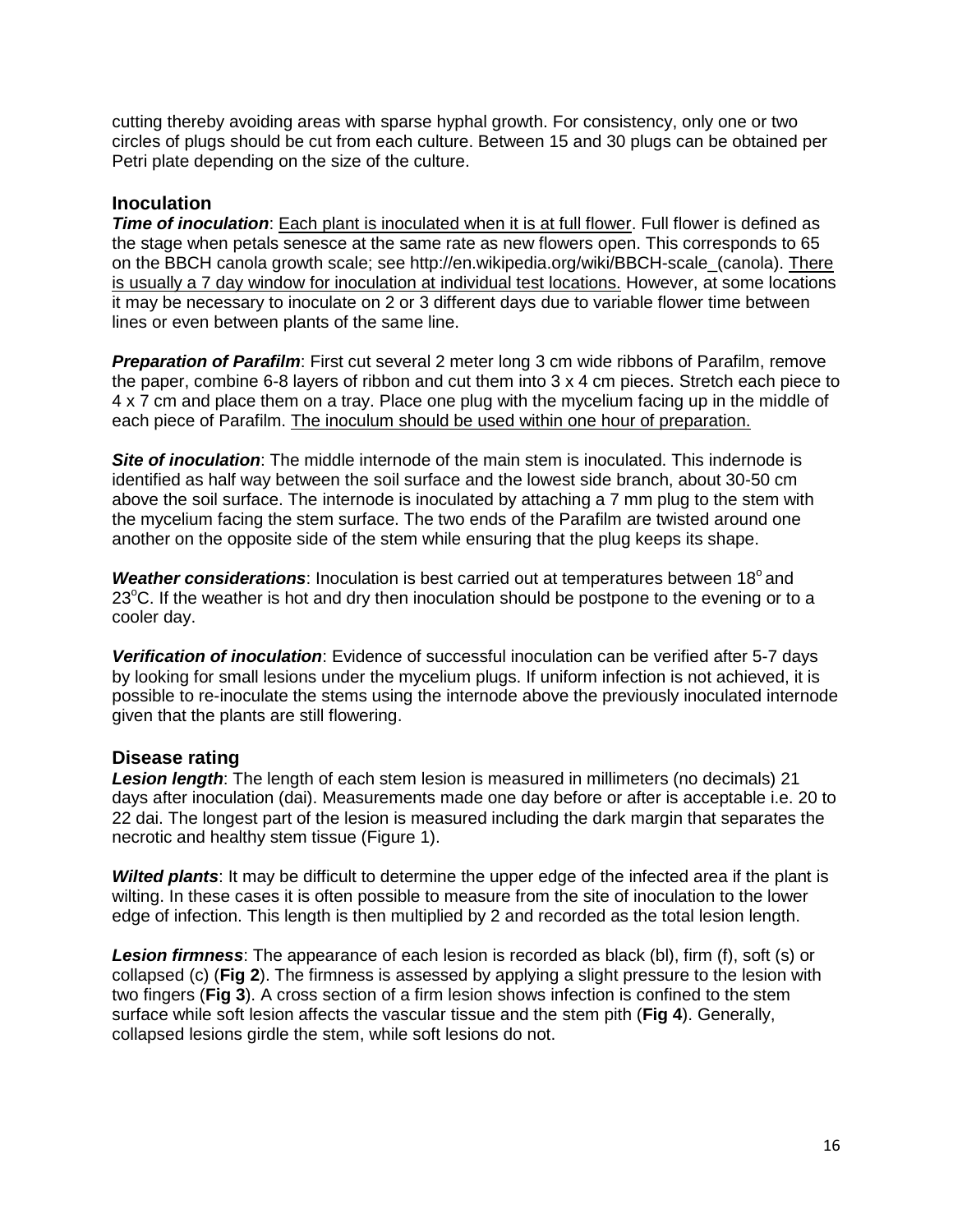*Many small, black flecks*: The stem under the plug can sometimes show many small, black flecks indicating many attempts of infection. In such cases, the longest fleck is measured (**Fig 2**).

*Escapes*: If no symptoms can be seen at the site of inoculation it is most likely an escape due to problems with the inoculum or weather conditions, and should therefore not be attributed to resistance of the stem. These escapes are rare, but the missing values should be recorded with 'e' not zero (0).

*Thin stems*: Small plants with thin stems (< 6 mm diameter) should be avoided and not inoculated since they are more susceptible than normal-sized stems of the same line.

*Other observations*: In order to determine if a data set should be excluded it is essential to describe damages to the plant stand caused by blackleg or other diseases, insect pests, weeds, hail, excessive moisture, drought etc. It is also important to mention variability in the test caused by human error.

## **Guidelines for the WCC/RRC Pathology Sub-committee**

The committee maintains a list of collaborators who have the capacity to conduct the stem test.

*Number of co-op lines*: Each test can accommodated up to eight co-op lines plus the susceptible and resistant check lines for a total of 300 plants (10 lines x 5 plants x 6 replications). If more co-op lines need evaluation, they will be divided into two or more groups with similar flowering dates and planted in separate tests.

*Coded names*: Seed of co-op lines should be sent to WCC/RRC co-op coordinator, Raymond Gadoua, CCC. Seed envelopes will be labelled with code names and distributed to collaborators. A key for converting to actual names will be available after statistical analysis and first discussion by the Pathology Sub-committee.

The disease rating data, planting and inoculation dates should be emailed to the stem test coordinator, Lone Buchwaldt, AAFC [\(Lone.Buchwaldt@agr.gc.ca\)](mailto:Lone.Buchwaldt@agr.gc.ca). Any problems regarding plant growth, weather, human errors and other comments should be included in this email.

*Statistical analysis*: A GLM (general linear model) analysis of stem lesion length and % soft + collapsed lesions will be conducted for individual test location and for lines over locations combined. Lines will be separated using Fisher's LSD analysis.

*Elimination of test locations*: Data from a test location will be eliminated if the average stem lesion length is less than 20 mm on the susceptible check line 45H29. Other reasons for exclusion of data are poor or uneven plant growth, extreme weather conditions and human errors. Data from all other test locations will be included in the final evaluation.

*Minimum number of test locations*: Five is the minimum number of test locations for evaluation of each co-op line. Data can be obtained from field tests in one or more years. Data from indoor testing are not permitted.

*Criteria for PR-labeling of a co-op line*: A co-op line is considered partially resistant to sclerotinia when the average stem lesion length at 21 days is significantly less than the susceptible check 45H29 in the analysis of test locations combined.